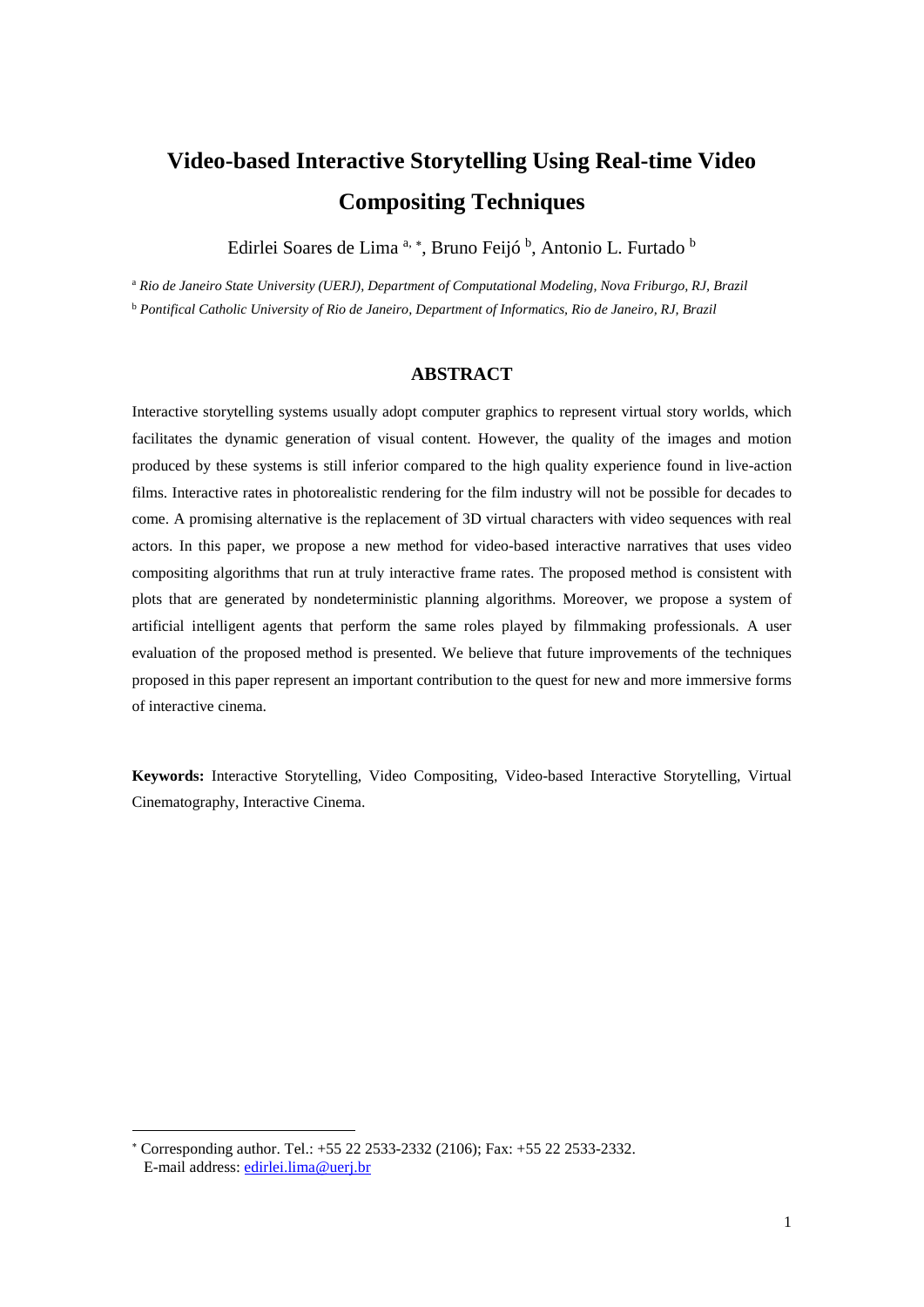#### **1. Introduction**

Since immemorial times, humans have been telling stories. Short stories that started out about hunts and tales of ancestors soon evolved into myths and legends. Over centuries, stories played an important role in human society and were used to teach, inspire, and entertain. With the advent of new technologies, new forms of storytelling were created, notably interactive narratives [1, 2, 3]. In an interactive storytelling system, authors, audience, and virtual agents engage in a collaborative experience. An interactive narrative transforms passive audiences into active users, allowing them to change the way the story unfolds.

The most robust forms of interactive narratives rely on artificial intelligence techniques, such as planning [37], to dynamically generate the sequence of narrative events rather than following predefined branching points. These forms are also known as non-branching interactive narratives. Usually, interactive storytelling systems use 2D/3D computer graphics for story visualization [1, 2, 3, 15]. Recently, films with interactive plots have been proposed as a new experience [4, 5, 6, 14, 13]. However, most of these experiences use prerecorded video scenes with plots based on the concept of branching narrative structures [36], which are known in the area of interactive storytelling to have several limitations such as authoring complexity and lack of story diversity.

Although artificial intelligence techniques can help improve the diversity of stories in interactive storytelling, they face the challenge of generating a visual representation for a story that is unknown beforehand in real-time. In branching narratives, all of the possible storylines are predefined by the author, and all scenes can be carefully planned and shot several times to achieve the best aesthetic quality. On the other hand, in non-branching interactive storytelling systems based on planning techniques, stories are created by the planning algorithm and guided to some extent by the user interactions, therefore, it is not easy to predict all of the possible storylines that can emerge. These unpredictable outcomes require an extra layer of artificial intelligence modules that are capable of representing the emergent narratives and produce the proper visualization of the story, which is even more challenging.

Usually, interactive storytelling systems try to handle the unpredictability of events by using 2D or 3D computer graphics to represent the virtual story worlds [1, 2, 3, 15], like a video game. This approach provides a visual medium that facilitates the dynamic generation of visual content, but even the most recent 2D/3D-based storytelling systems [15, 43, 44] are far from providing the image quality obtained from real camera shootings. Although animation is a powerful and popular storytelling medium, liveaction films still attract more attention from the audience. A promising first step to bring interactive narratives closer to films is the replacement of 2D/3D virtual characters by video sequences with real actors.

The main problem of using videos to dramatize an interactive narrative is the lack of freedom caused by immutable prerecorded segments of videos, which reduce interactivity, limit story diversity, and increase production costs. In principle, every possible scene and variation of the story events has to be prerecorded. Consequently, the production costs of a traditional interactive film are multiplied by the number of storylines that can be generated by the system. Currently, there are no proposals for nonbranching interactive films in the literature. Also, interactive storytelling technology is far from being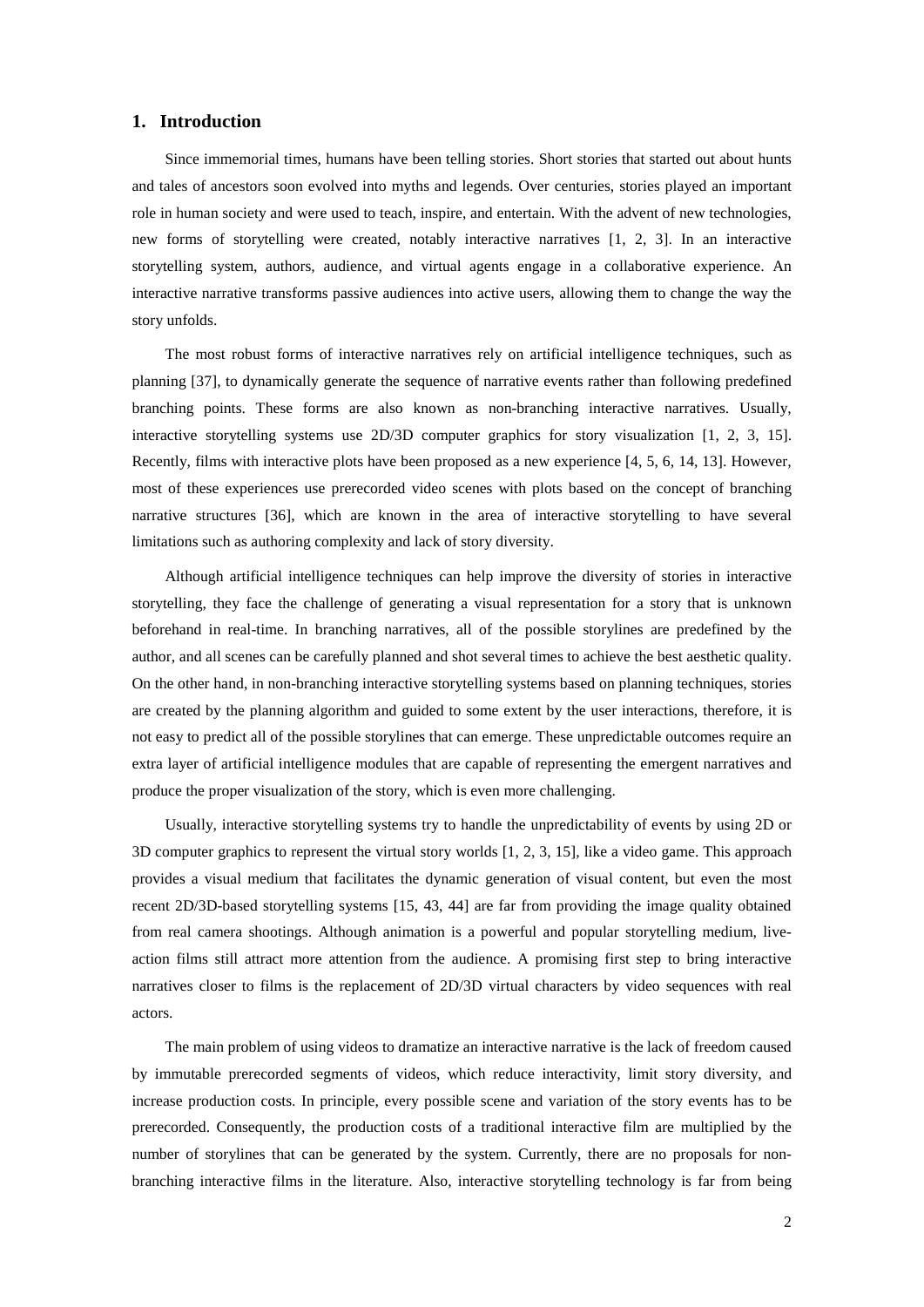capable of producing digital contents with all the qualities and magic of a movie, such as: intense acting performances, dramatic scene composition, strong physical and psychological interactions among characters, and impeccable image and sound rendering. In this paper, we do not propose to fully cover the complex aspects of movie generation. Instead we focus on simple systems of interactive storytelling that consider non-branching interactive narratives and real actors. The goal of interactive storytelling systems is not to substitute traditional movies but to provide a new media for entertainment and learning. The present study addresses the first steps towards the development of this new type of multimedia production.

More specifically, we propose a new approach to video-based interactive narratives that uses video compositing techniques to dynamically create video sequences that represent the story events. In our method, actors are filmed by several cameras in front of a green screen in a variety of emotional states and situations that are compatible with the logical structure of the narrative. Afterwards, an automatic process controls the cinematography language, completes the required compositing scenes and chooses the view parameters (camera angle, zoom and movements). This approach allows the generation of more diversified stories and increases interactivity, while complying with the non-branching nature of the narrative structure.

The extensibility, but also the limitations, of the proposed approach must be made clear to the reader. As in any interactive storytelling system, we must handle three different types of limitation: types of genre, types of scene, and types of user interaction. First, in our model, any genre can be defined by rules and facts written in a temporal modal logic by a domain (i.e. genre) expert. In this paper, we present our experiments with the genre of folk tales: a variant of the well-known fairy tale Little Red Riding Hood. The extensibility of our model to other genres, such as detective stories and romance of chivalry, was successfully evaluated in some previous works [46, 47]. Secondly, as mentioned in a previous paragraph, our movie generation model has limitations in the type of scenes that it can generate, when compared to the flexibility and quality of a movie. However, our model is flexible enough to incorporate solutions that can mitigate the image quality problems above mentioned, while keeping a strong user's influence on the ongoing plot with surprising outcomes even for the original authors of the story  $$ something not found in branching techniques. Thirdly, we do not have any particular user interaction limitation, mainly because our chapter-based structure can easily schedule the consequences of a complex interaction to take place in the next chapter.

Real time response is another important issue when we are using videos to visualize interactive narratives. Scenes with high quality images consume processing time and may delay the dramatization of the plot. Yet, delayed responses to user's interactions seriously destroy the flows of movement and narrative. Therefore we need high-quality imagery produced at interactive frame rates. High quality images could be produced by photorealistic rendering techniques found in the modern film industry. However, these techniques cannot be used in interactive storytelling, because they are very time consuming (usually hours of processing time) and require constant human interventions. Algorithms that produce high quality images at nearly interactive rates (but not more than 10 frames per second) could be used, if a dramatization control system could generate a sequence of story events according to the required rendering time. However, this is a complex problem that is still under investigation (Doria et al.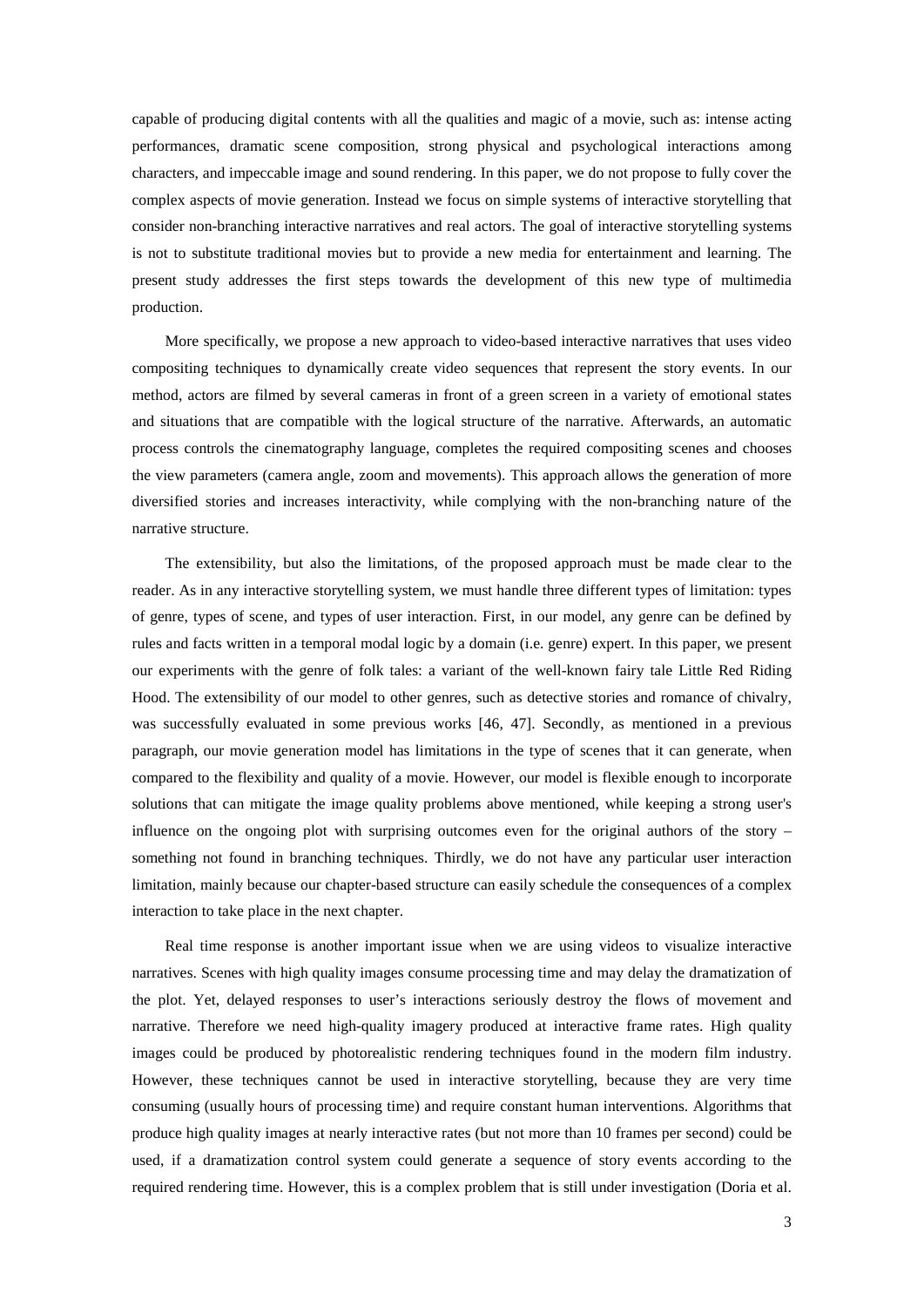[38]). Therefore, as an additional contribution to the area of interactive storytelling, our approach is based on a compositing algorithm that runs at really interactive frame rates, which guarantees fast responses and good-quality images.

As far as we are aware, no other study in the literature has yet proposed a method for interactive storytelling that uses video compositing techniques at truly interactive rates. The proposed method is consistent with plots that are generated by nondeterministic planning algorithms. Moreover, we propose a system of artificial intelligence agents that perform the same roles as filmmaking professionals. We believe that future improvements of the techniques proposed in this paper may represent an important contribution to the quest for new and more immersive forms of interactive cinema.

This paper is organized as follows. Section 2 examines previous works. Section 3 describes the architecture of our interactive storytelling system. Section 4 proposes a real-time video compositing method to create video-based interactive narratives. In section 5, we analyze the performance and the results produced by our method. Finally, in Section 6, we present concluding remarks.

## **2. Related Work**

The first attempts to use prerecorded video segments to represent some form of dynamic narrative date back to the 1990s [7, 8, 9]. Since that time, several other experiments with interactive narratives using videos have been developed.

Terminal Time [10] is one of the early examples of an interactive narrative that uses videos to produce historical documentaries based on the audience's appreciation of ideological themes. In that system, video clips are selected from a multimedia database according to keywords associated with the documentary events and annotated video clips. In a similar approach, Bocconi [11] presents a system that generates video documentaries based on verbal annotations in the audio channel of the video segments. Chua and Ruan [7] designed a system to support the process of video information management, i.e., segmenting, logging, retrieving, and sequencing of the video data. This system semi-automatically detects and annotates shots for further retrieval based on a specified time constraint.

The idea of a generic framework for the production of interactive narratives is explored by Urso et al. [4]. The authors present the ShapeShifting Media, a system designed for the production and delivery of interactive screen-media narratives. The productions are made with prerecorded video segments and variations are achieved by the automatic selection and rearrangement of atomic elements of content into individual narrations. A similar approach is used by Shen et al. [12], wherein the authors present a video editing system that helps users compose sequences of scenes to tell stories by selecting video segments from a corpus of annotated clips. There are also some examples of video-based interactive narratives used in cinema. Last Call [14] is an interactive advert for the 13th Street TV Channel that has been experimentally exhibited in movie theaters. In Last Call, the audience interacts with the actress talking to her via cell phones. Based on the audience voice commands, the system selects a sequence of videos to be presented according to a fixed tree of prerecorded video segments.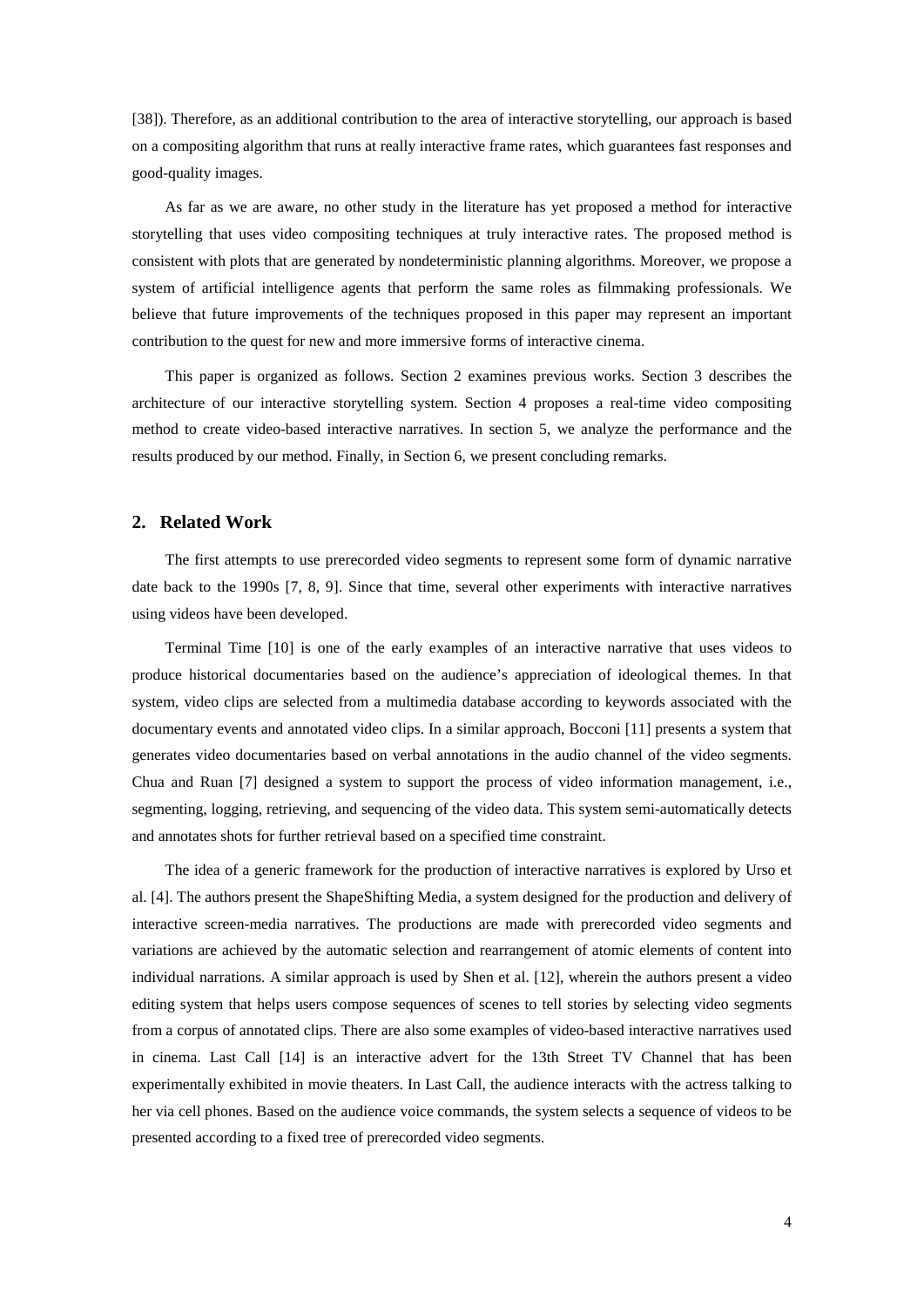In a more recent study, Porteous et al. [5] present a video-based storytelling system that generates multiple story variants from a baseline video. The video content is generated using an adaptation of video summarization techniques that decompose the baseline video into sequences of interconnected shots sharing a common semantic thread. The static video sequences are associated with story events and alternative storylines are generated using planning techniques. Piacenza et al. [6] present some improvements to these techniques using a shared semantic representation to facilitate the conceptual integration of video processing and narrative generation. Based on a similar approach, Liang et al. [40] propose a system to automatically produce new movies from existing videos in accordance with user created scripts. The system uses a database of semantically annotated video material to identify a group of optimal video segments to narrate the user designed story. Another recent study presented by Müller et al. [13] explores the use of videos in interactive storytelling. These authors describe a system for the production and delivery of interactive narratives, whose web-based client interface represents stories using short video snippets. Following a different approach, Lima et al. [20] present a real-time editing method for video-based interactive storytelling systems to automatically generate the most adequate shot transitions, so as to ensure the visual continuity of the film. However, like other previous works, Lima et al. [op. cit.] deal exclusively with static video segments, so many cinematography principles to ensure the consistency of the video stories have not been applied.

Most of these studies focus on the creation of stories by ordering video segments based on simple branching narrative structures and prerecorded video segments, without using powerful cinematography concepts. To bridge this gap, we propose a new approach to create video-based interactive narratives that uses video compositing techniques combined with intelligent algorithms that apply cinematography principles to create interactive narratives in real-time.

## **3. System Architecture**

The present work is part of the Logtell Project [16]. Logtell is an interactive storytelling system based on temporal modal logic [15] and planning under nondeterminism [17]. It uses a hybrid planner that combines partial-order planning and task decomposition to efficiently address nondeterministic events, i.e. events that can have more than one outcome. Logtell conciliates plot-based and character-based approaches by logically modeling how goals can be brought about by previous situations and events. For each character role, there are goal-inference rules that provide objectives to be achieved by the characters when certain situations are observed.

As illustrated in Figure 1, the Logtell system is composed of three main modules: (1) Story Generator, which uses planning algorithms to create and update the story plot; (2) User Interaction, which manages user interactions and allows users to intervene in the narrative in a direct or indirect way; and (3) Story Dramatization, which represents the events of the story plot using videos. Each module integrates a dedicated controller in charge of handling the network communication between the components: a Planner Controller for the Story Generator, a Drama and an Interaction Controller for the Story Dramatization, and a Global and a Local Interaction Controller for the user Interaction module. Each controller is responsible for interpreting and managing the messages received from other modules. The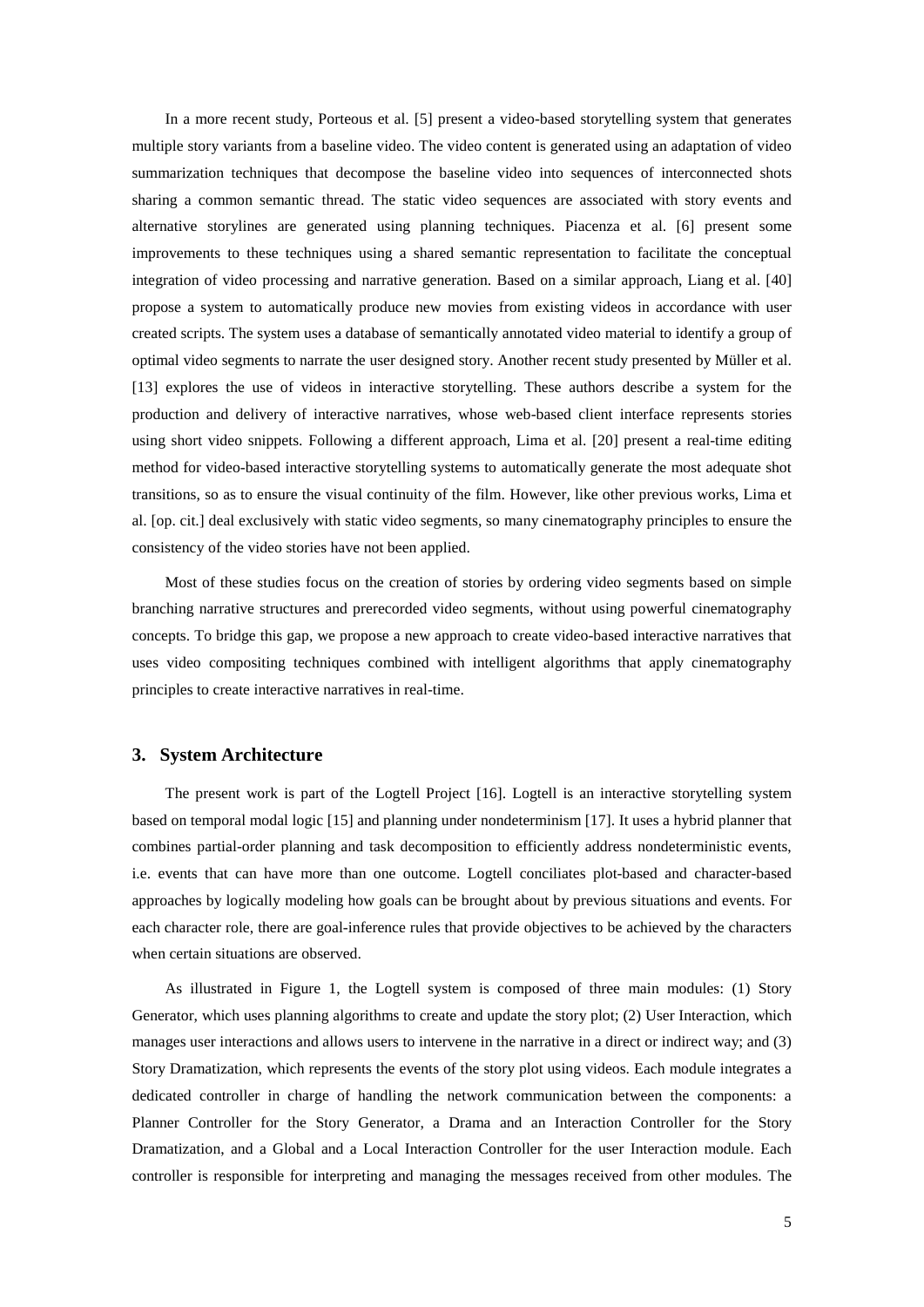system adopts a client/server architecture, with the Story Generator and the User Interaction modules acting as servers, and the Story Dramatization module acting as a client interface. This architecture allows several instances of the Story Dramatization module to be connected with the Story Generator and the User interaction servers, allowing several users to watch and interact with the same or different stories. The communication between the modules is done through a TCP/IP network connection.

In the Story Generator module, stories are generated in chapters. In each chapter, goals to be achieved are specified either by the rules or by user interventions, and the planner tries to achieve them. The chapters are represented as contingency trees, where the nodes are nondeterministic events and the edges correspond to conditions that enable the execution of the next event. The nondeterministic events are executed by nondeterministic automata (NDA) composed of actions. The automata contain information about possible sequences of actions and are open to audience interventions. The basic actions correspond to the primitive actions that can be performed by the virtual characters during dramatization. Details on plot generation and NDA specification used by the Logtell system can be found in [15, 16, 17].



**Fig. 1** Modules of the Logtell System.

The system offers two types of user interactions: global and local. In global user interactions, users are able to manipulate the characters' states and suggest events to next story chapters, directly interfering in the generation of the contingency trees for the chapters. Such interactions do not provide immediate feedback, but can directly affect the narrative plot. For example, in the context of the *Little Red Riding Hood* fairy tale, users may suggest that Little Red Riding Hood does not like her grandmother at the beginning of the story. This suggestion will influence the generation of the contingency tree for the chapter where Little Red Riding Hood finds out that the Big Bad Wolf has eaten her grandmother, making the little girl be thankful for the wolf's act. On other hand, local user interactions occur during the execution of the nondeterministic automaton and are usually more direct interventions, where users have to choose between the available options in a limited time. In this type of intervention, users can observe the results of their choices immediately, but such interventions only affect the story plot when the decision leads the execution of the nondeterministic automaton to a different final state. For example,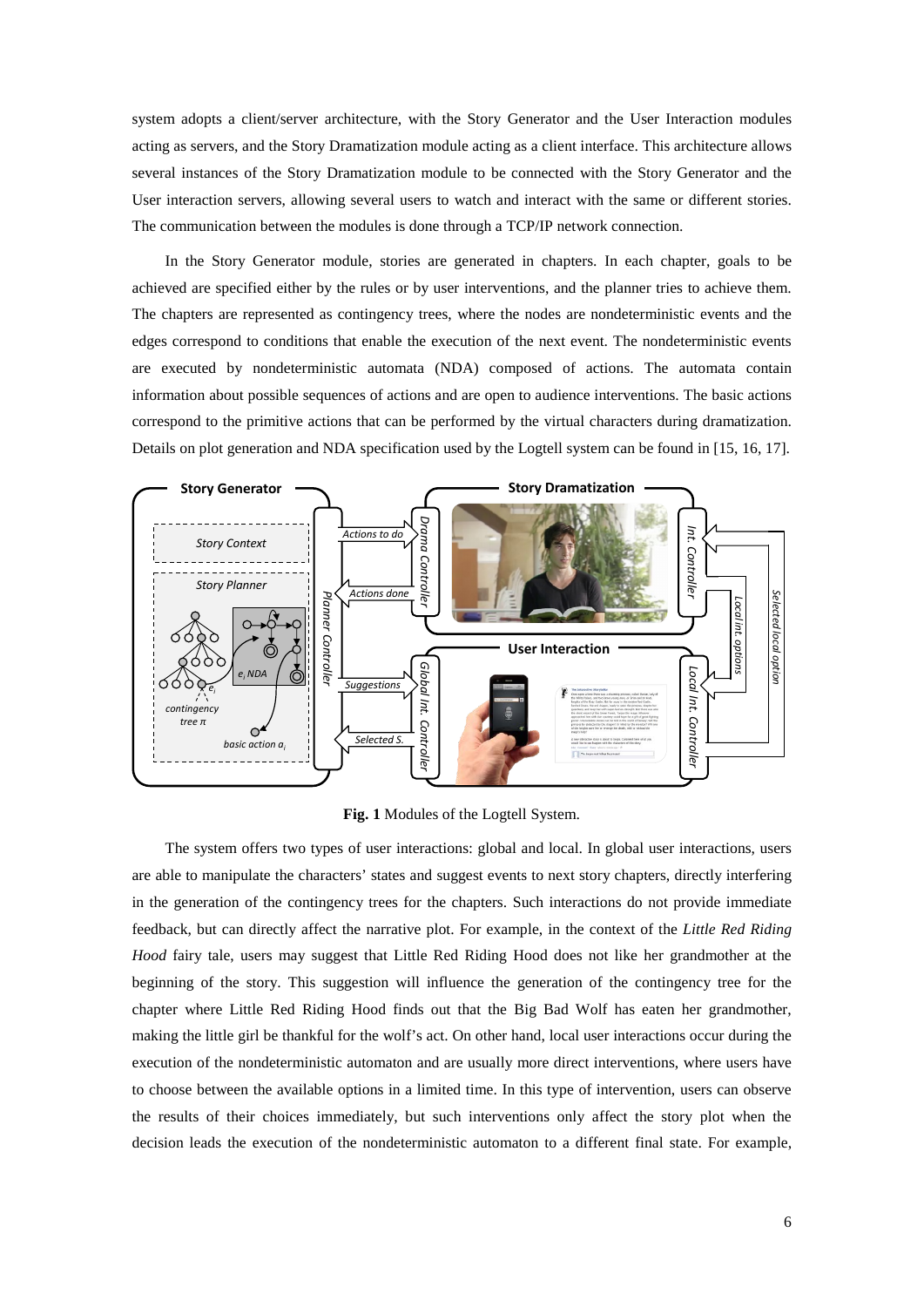when Little Red Riding Hood meets Big Bad Wolf, users are directly asked to decide if the little girl should trust the wolf and follow his advices.

In the User Interaction module, local and global interactions are implemented through two interaction mechanisms: social networks and mobile devices. The first method is based on the idea of using social networks (such as Facebook, Twitter and Google+) as a user interface, allowing users to collaborate with the development of the stories in a social environment. The second interaction mechanism combines the use of mobile devices (such as smartphones and tablets) with natural language to allow users to freely interact with virtual characters by text or speech. For example, users can suggest that Little Red Riding Hood does not like her grandmother at any moment of the story by writing in a social network or speaking in the mobile application this fact (e.g.: "*Little Red Riding Hood shouldn't like her grandmother*", or "*I wish that Little Red Riding Hood didn't like her grandmother*"). Similarly, users can use this natural language interface during a local interaction to tell that Little Red Riding Hood should trust Big Bad Wolf (e.g.: "*You should trust Big Bad Wolf*", "*The wolf is trustful!*"). These user interaction methods are described in detail in [18, 42].

The main intended contribution of this paper is a new video-based dramatization architecture that focuses principally on the real-time video compositing task. The proposed architecture is inspired by cinematography theory, and the tasks of the system are assigned to agents that perform the same roles as filmmaking professionals. The cinematography-based agents share the responsibility of interpreting and presenting the narrative events using videos with live actors. Figure 2 illustrates the architecture. Scriptwriter is the agent responsible for receiving and interpreting the automata of the story events generated by the story planner. The Director agent is in charge of controlling the execution of the nondeterministic automata and the dramatization of basic actions, including the process of defining the location of the scenes, the actors and their roles. The Scene Composer agent, using real-time compositing techniques, transforms the scenes into a single piece of a motion picture. The Cameraman agent controls a virtual camera and suggests types of shots (e.g. close-up, medium shot, long shot) for the scenes. The Editor agent, using cinematography knowledge of video editing, selects the best shot for the scenes and controls the temporal and spatial continuity of the film. The communication between the Story Dramatization Client and the other modules of the system is handled by the Drama Controller and the Interaction Controller.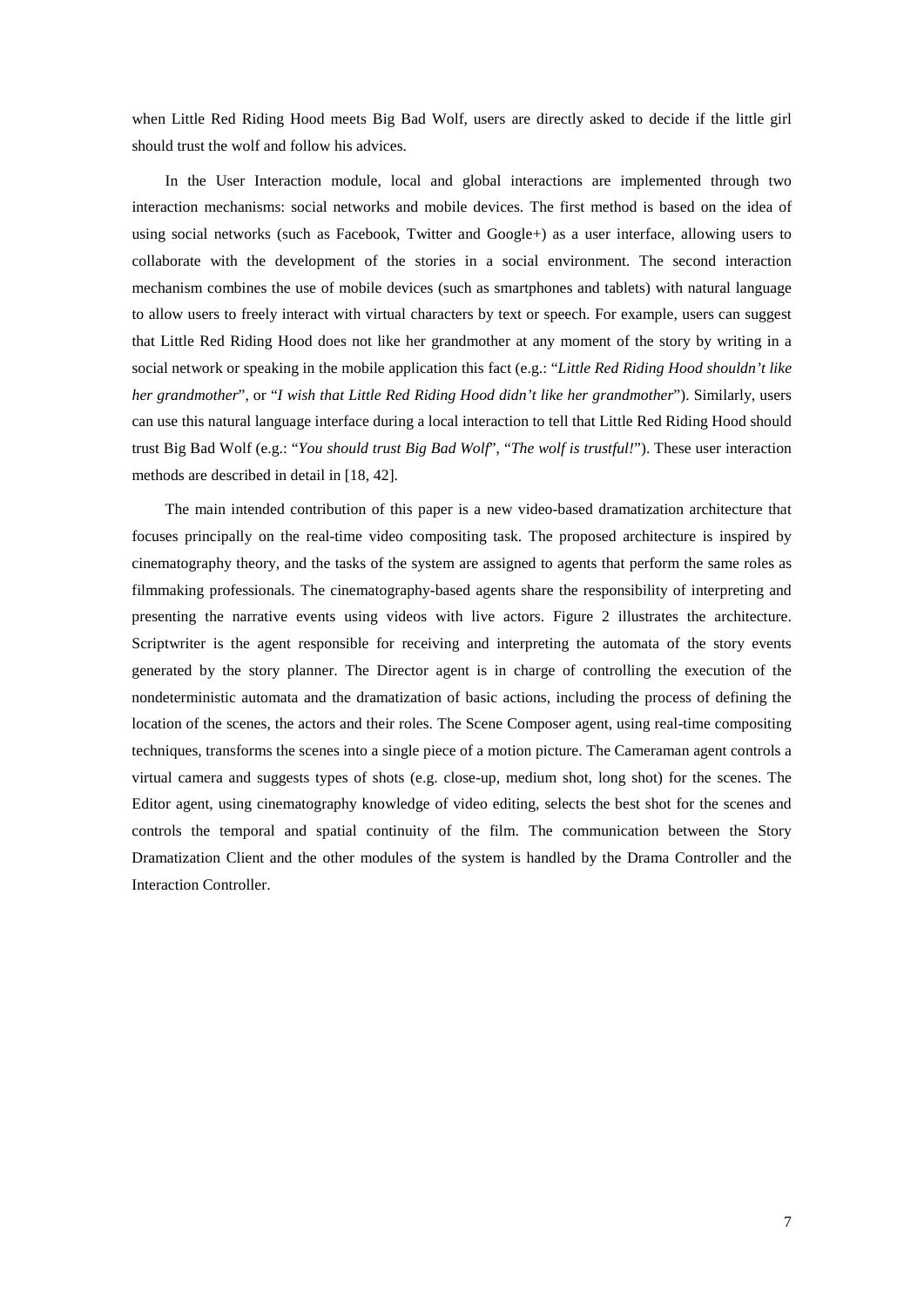

**Fig. 2** The proposed video-based dramatization architecture

#### **4. A New Method for Video-Based Interactive Storytelling**

The proposed approach to video-based interactive narratives uses video compositing techniques that dynamically create video sequences to represent the story events generated by the planning algorithms. Video compositing is the process of assembling multiple visual elements from different sources into a single section of a motion picture. This process requires the application of a technique called matting, which is the process of extracting the visual elements from the background so they can be used by the compositing tasks. Chroma key (also referred to as green screen or blue screen) is the most common matting technique used in the film industry today [21]. Chroma key involves shooting the visual elements in front of a green or blue screen, and then executing an algorithm to remove the colored screen from the shot and replace it with the substitute background during the compositing process.

As in traditional filmmaking, a video-based interactive narrative must have a cinematic look and be composed of a variety of different shots, camera movements and transitions. In our system, to create such cinematic interactive narratives, actors and settings are both shot from 8 different angles at intervals of 45 degrees, which forms a circle around the subject, as illustrated in Figure 3. The multiple angles give the system the freedom to dramatize scenes by applying the basic cinematography concepts during the dramatization of the narrative.

The places where the story events may occur are also filmed from 8 angles at 45 degree intervals forming a circle around the stage. Each location is composed of a set of video or image layers representing the environment. Usually, outdoor locations are represented through videos, which are able to reflect the natural dynamism of the environment (e.g., leaves moving in the wind, people walking in the distance, birds flying around). Indoor locations that do not include dynamic elements are represented by static pictures. Figure 3 shows an example of a location composed of two layers, in which layer  $L_1$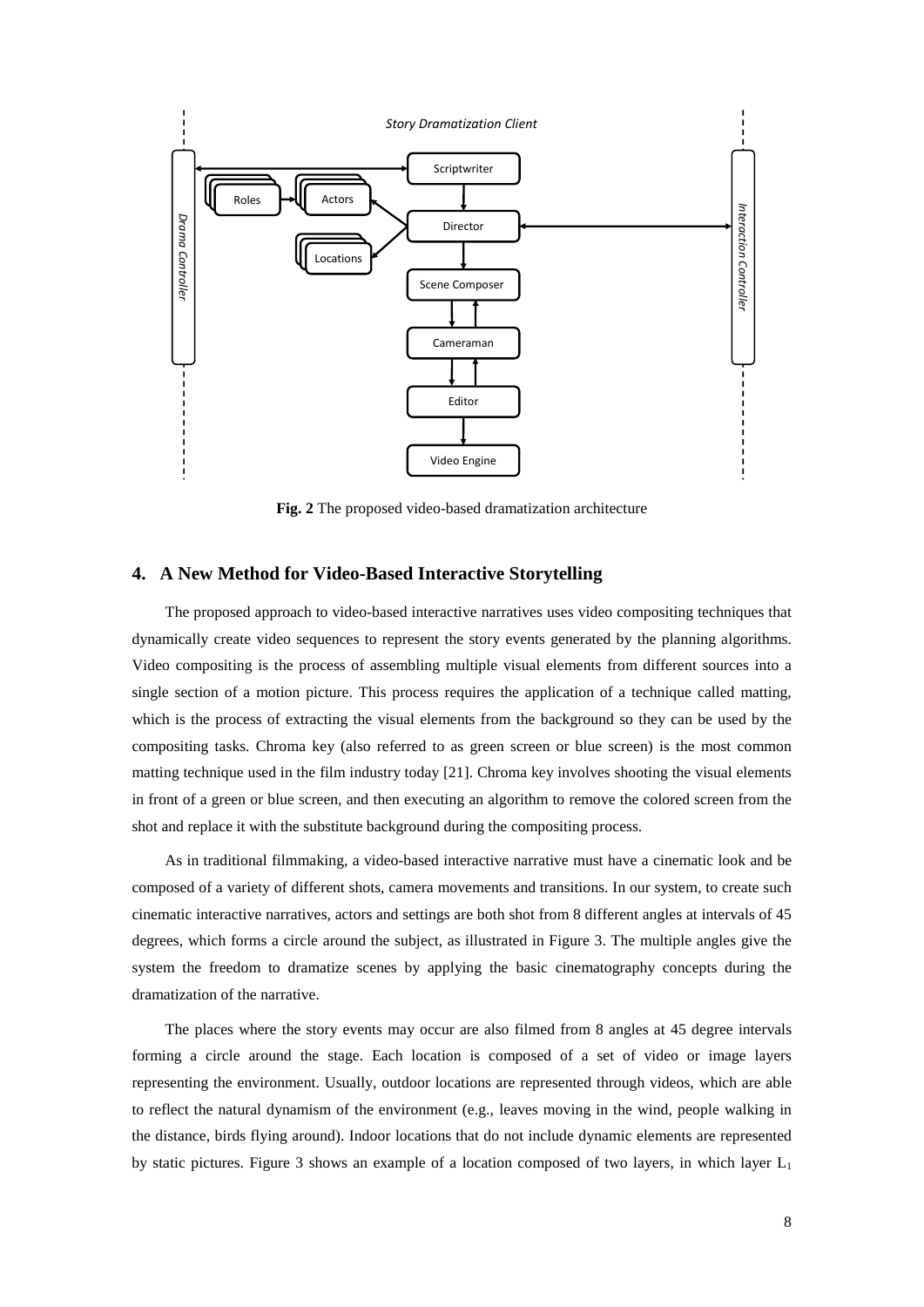contains the image of the background of a restaurant and  $L_2$  contains the image of a table with three chairs.

The locations also contain an undirected graph of waypoints that define the location's basic geometrical structure. The waypoints indicate where characters can be placed during the compositing process. There are three types of waypoints: (1) entrance/exit waypoints, which mark the points where characters can enter/leave the scene; (2) acting waypoints, which are used as a point of reference to place characters that are performing some actions in the scene; and (3) connection waypoints, which are used to create paths between the other waypoints. Each waypoint contains information about its specific position in the location and the angle that a character occupying that position must assume. In addition, each location contains the definition of a *front line* and *back line*, which delineates the region where characters can be placed during the compositing process. Both back and front lines include the description of the relative size that the characters must be when they are placed over the lines. Figure 3 shows an example of a location that contains a graph connecting five waypoints  $(W_1, W_2, W_3, W_4$  and  $W_5)$  placed between the front and back lines ( $F_1$  and  $F_2$ ). In this figure,  $W_4$  and  $W_5$  are entrance waypoints, and  $W_1$ ,  $W_2$  and W3 are acting waypoints.



**Fig. 3** Location with 2 layers ( $L_1$  and  $L_2$ ) e 5 waypoints, with the character CH<sub>1</sub> placed at waypoint W<sub>1</sub>. The front line  $F_1$  and the back line  $F_2$  delineates the region for waypoints

The actors are filmed in a long shot (which shows their entire body), and locations are filmed in a wide shot to include the whole environment. After recording the videos of the actors performing their basic actions and dialogs, the raw material passes through a pre-processing phase, where the background of the video is removed using the chroma key matting technique, and alpha mask videos are created to define the clipping region that separates the actor from the background in the original video. Each frame of the alpha mask is a grey scale image in which black represents fully transparent pixels, white represents fully opaque pixels, and grey pixels represent a corresponding level of opacity (Figure 3).

Dialogs serve important functions within a traditional narrative film and are easily generated. In video-based interactive storytelling systems, however, we do not know satisfactory solutions for the dialog problems, especially lip sync problems. Therefore, in our method, we have the flexibility of recording essential pieces of dialog (in different emotional circumstances), which are designed to be reused in several compositing situations. This flexible approach, which we call *basic dialog approach*,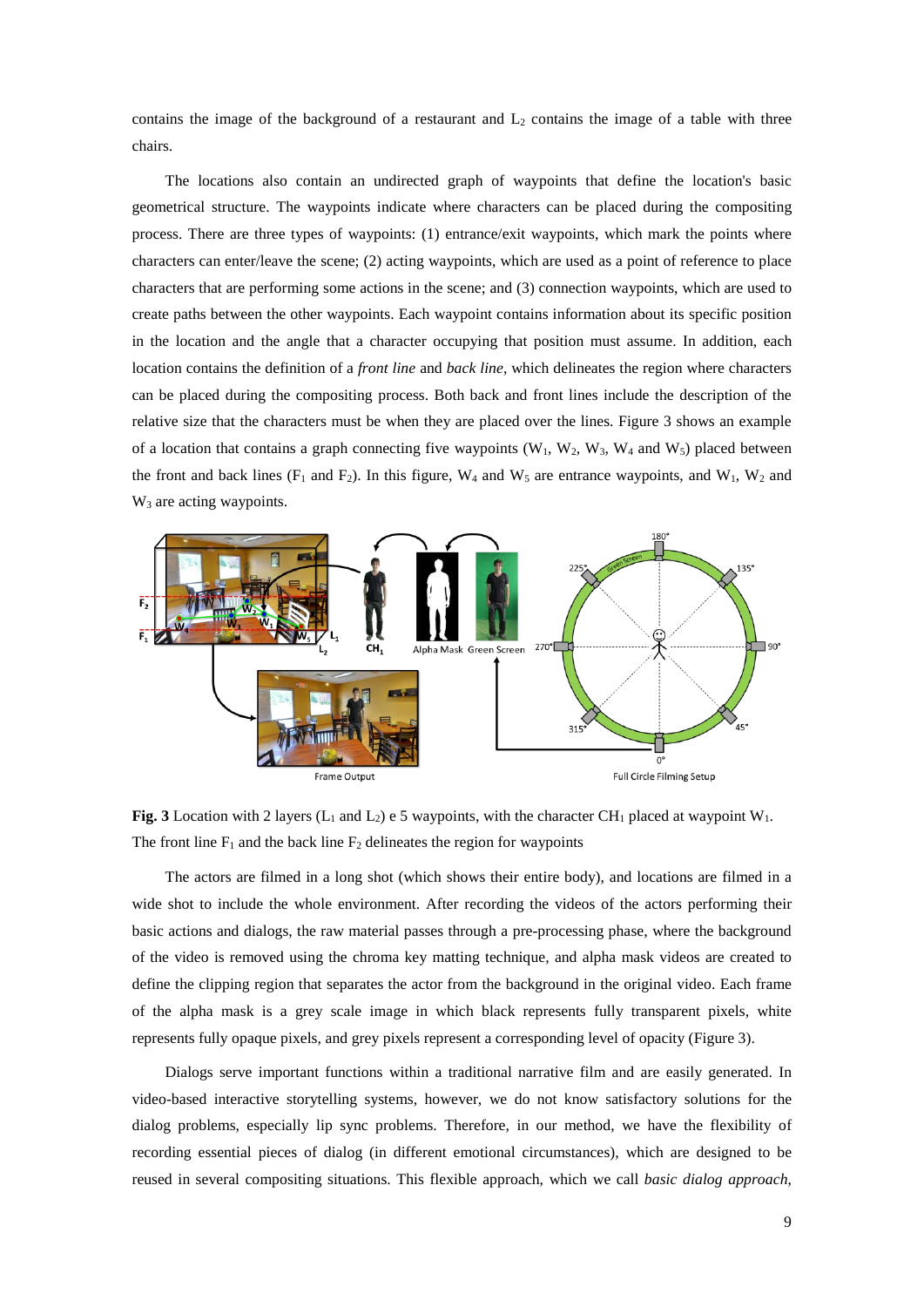allows us to get rid of lip sync problems. There are two limitations of this approach: first, we need to shoot a great number of scenes; and secondly, some compositing scenes may appear unnatural if compared with real interactions between experienced actors. Nonetheless, these drawbacks can be minimized by a good design of basic dialogs, which can avoid excesses – such as long dialogs that can jeopardize the richness of user interaction, and a large number of short basic dialogs to be composed.

We are not proposing a general movie generation model, which can generate any type of scene automatically. The model is designed to have two types of users: film experts and regular spectators. While regular spectators only watch and interact with the system to create the final movie, film experts (with the help of genre experts) can interfere in the results of the system during the film production. For example, they specify default waypoints where actors are placed by the system during the compositing process for specific types of scenes. For scenes that include complex interactions among actors (e.g.: touching, fighting, and kissing) – which may not be adequately composed by the system in real-time − film experts can use methods and expedients that mitigate quality problems of image and compositing limitations. Such expedients may influence the way that basic actions are shot during the production process. For example, a kissing scene involving emotional touches and hugs may be simplified to kiss were both actors only touch their lips (Table  $2 -$  Action 3). Scenes where the interaction between characters is indispensable can be represented as *linear scenes*. This type of scene consists of a prerecorded video of the entire scene, including characters, film set, camera movements, and different shots of the actions, as it occurs in a traditional film. When an event that is represented by a linear scene is generated by the planning algorithms, the dramatization system will exhibit the prerecorded video instead of compositing the event in real-time. We can interpret the combination of linear scenes and realtime scene compositing as a hybrid situation, which represents the integration of linear and nonlinear parts in interactive storytelling systems. This integration is an effective way to reduce the complexity of nonlinear narratives.

The process to create video-based interactive narratives is divided into two phases: (1) scene definition, where the logical description of the scene is configured; and (2) scene compositing, where the video frames representing the scene are generated by the system. Figure 4 offers an overview of the video compositing process, which is explained in the following sections.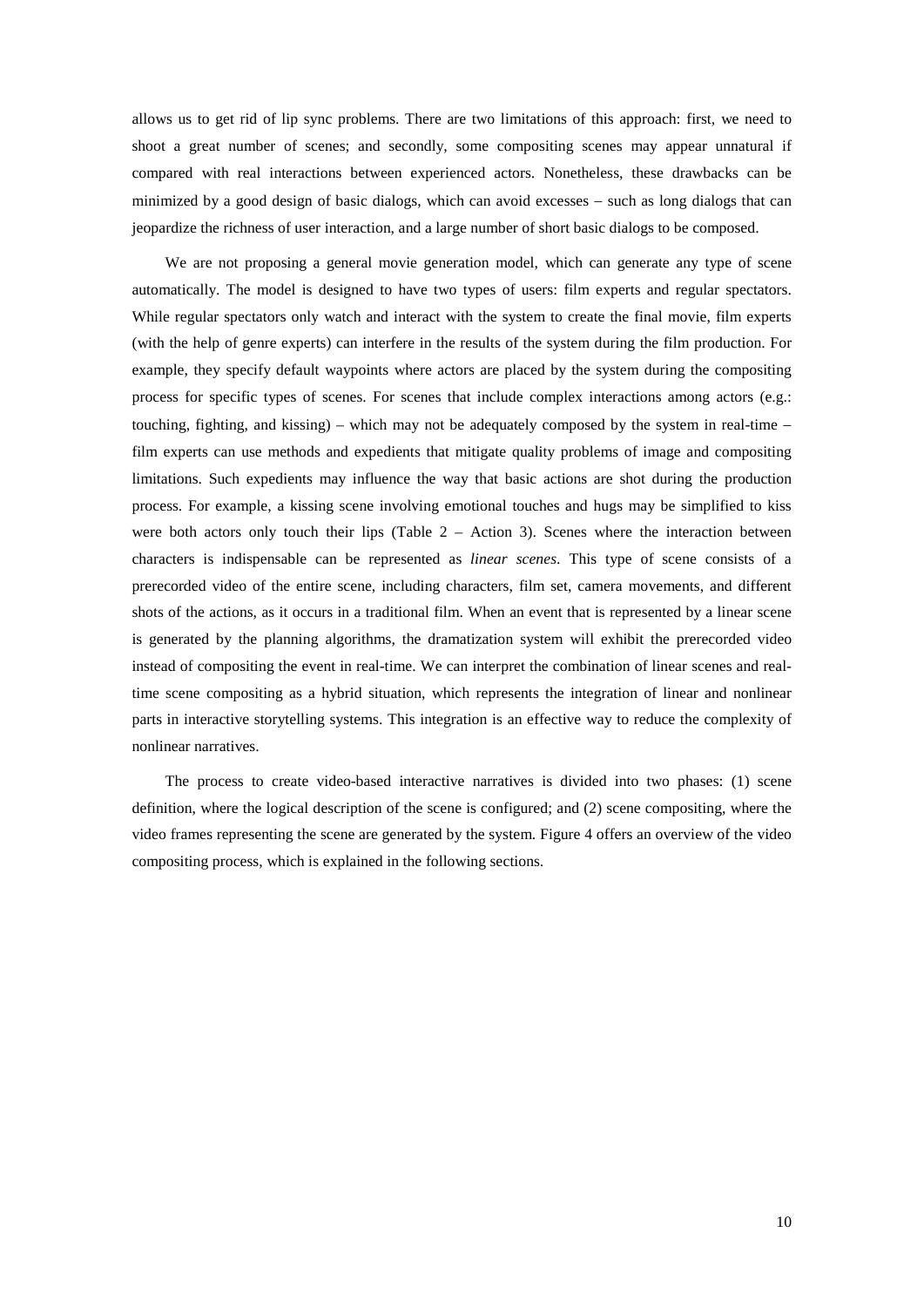

**Fig. 4** An overview of the video compositing process

## **4.1. Scene Definition (Phase 1)**

The first step of the video compositing process consists of interpreting the narrative events that must be dramatized. These events are automatically generated by the planning algorithms of our interactive storytelling system and are described in the form of ground first-order logic sentences (e.g. *lookAt*([*anne*], [*peter*], [*university*]). The narrative events are translated by the system into a logical scene structure, which comprises a list of the scene elements composing the scene that represents the event. There are three types of scene elements: (1) location, which defines the place where the event is happening and includes the video or image layers of 8 angles of the location, together with their respective waypoints and encoded information; (2) main characters, which include the videos and alpha mattes of the actively participating actors performing their current actions; and (3) supporting characters, which are the characters that are not directly participating in the action, but are in the same place where the action is happening.

The actors are placed on the scene according to the actions they are performing and the available waypoints of the location (Step 2, Phase 1, in Figure 4). The position and angle of the actors are defined according to the information provided by the waypoints, but their size must be automatically calculated by the system. As in the real world, the closer the actor is to the camera, the larger he/she must appear to be in relation to the rest of the scene. Accordingly, in our method, the width  $A_w$  and height  $A_h$  of an actor *A* in a location *L* are given by:

$$
A_w(A, L) = A_v^w \left( \frac{\alpha(A, L)}{100} \right) \text{ and } A_h(A, L) = A_v^h \left( \frac{\alpha(A, L)}{100} \right)
$$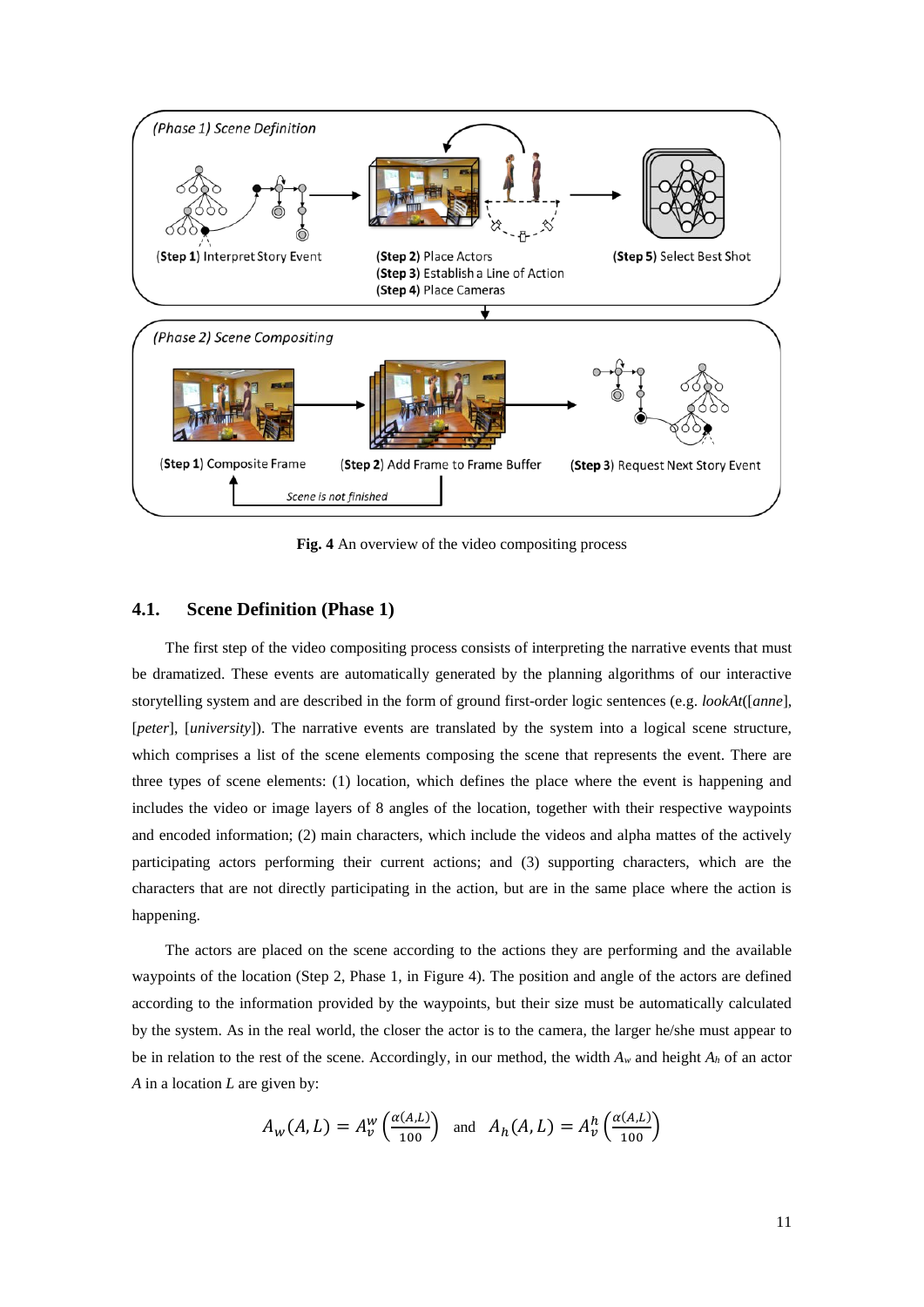where  $A_v^w$  and  $A_v^h$  represent the original size (width and height, respectively) of the video of actor *A*, and the function  $\alpha(A, L)$  computes the relative size of the actor through a linear interpolation between the front line  $L_{F_1}^{pos}$  and back line  $L_{F_2}^{pos}$  according to the actor's current position  $A_y$  and relative size on the front and back lines ( $L_{F1}^{size}$  and  $L_{F2}^{size}$ ):

$$
\alpha(A, L) = L_{F1}^{size}(1 - \gamma(A, L)) + L_{F2}^{size}(\gamma(A, L))
$$

where  $\gamma(A, L)$  is a function that normalizes the current position  $A_{\gamma}$  of the actor *A* in the interval [0,1]:

$$
\gamma(A, L) = \frac{A_y - L_{F1}^{pos}}{L_{F2}^{pos} - L_{F1}^{pos}}
$$

Although the actors are initially placed over the waypoints, their position may change during the dramatization of the action. Thus, every time the position of an actor is modified, its relative size is recalculated and updated. In addition, during dramatization, the system must maintain the relative size and position of the actors when the scene is viewed from different camera angles, especially when the actors are moving between waypoints.

After defining the basic configuration of the scene, the next steps of the compositing process are the establishment of a line of action and definition of the virtual cameras that can be used to film the scene (Steps 3 and 4, Phase 1 in Figure 4). Each shot requires placing the camera in the best position for viewing characters, setting, and action at a particular moment in the narrative. The approach employed to accomplish this task in the proposed system is based on the use of some standard arrangements for camera placement defined by cinematography theory [25]. In a scene of a dialog between two characters, for example, it is common to use the pattern known as the triangle system [23], whereby all possible shots for any subject are taken from three points forming a triangle within the currently chosen side of a "line of action", which is used to maintain the spatial continuity of the scenes [22]. To establish the virtual line of action in the scene, we adopt some common guidelines presented by Thompson and Bowen [24], which state that, in a scene with a single character, the line of action is usually given by the initial direction of the character. In scenes involving more characters, it is established by a line connecting the two most important characters in the scene. In this way, the virtual line of action is defined based on the position and orientation of the characters participating in the action.

After defining the cameras that can be utilized to film the scene, the system must select the "best" camera to be used (Step 5, Phase 1, in Figure 4). In actual filmmaking, directors have their own individual style and define the shots according to their knowledge and preferences. Our approach to this problem consists of using several artificial neural networks [26] trained to solve cinematography problems involving camera shot selection. Our model, purporting to represent the knowledge of a human film director, is illustrated in Figure 5. For each type of scene (*e.g.*, dialog scene, chasing scene, fighting scene), there are two artificial neural networks: the first one is trained to classify the best camera angle for the shot based on geometric information extracted from the scene; and the second network is trained to select the best type of shot based on the camera angle selected by the first neural network and on emotional information extracted from the characters participating in the scene. The emotional model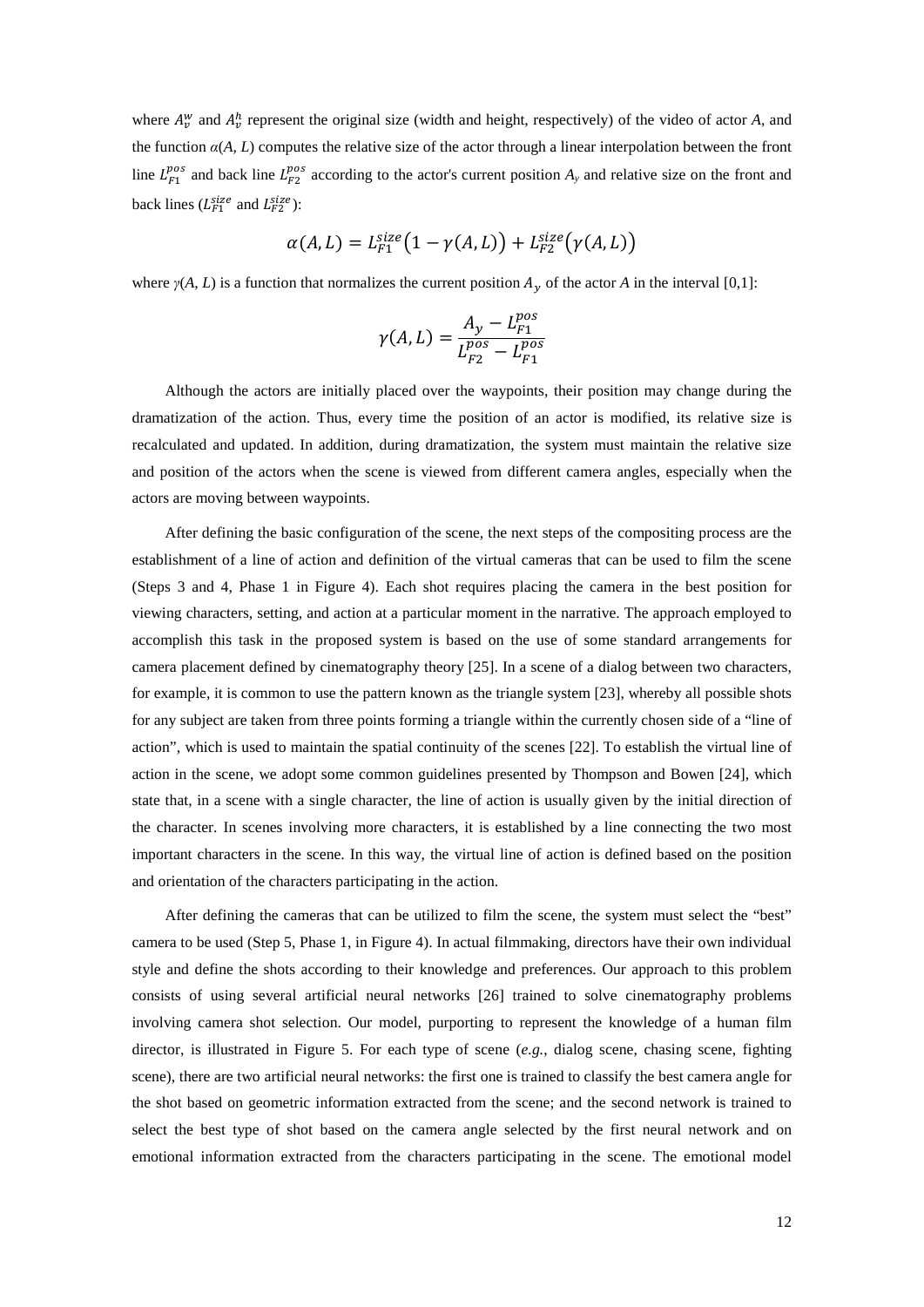adopted in our system covers the six basic emotions proposed by Ekman and Friesen [27] and is simulated through a dynamic network of emotions and relationships [32].



**Fig. 5** Neural network system

Our method employs single hidden layer neural networks trained by a standard back-propagation learning algorithm using a sigmoidal activation function. The input of the neural network that selects the best camera angle comprises a set of geometric features that are extracted from the scene setup. It includes the angle and position of the characters participating in the action (X, Y and Z-index, relative to the center of the scene and arranged based on the order of importance of the characters in the scene), and the identification of the action performed by the main character. The number of input values depends on the type of scene and the number of characters involved in the action. For example, a dialog scene between two characters includes 9 input values and, consequently, for this type of scene, 9 nodes in the input layer of the neural network. The output of this neural network comprises the possible camera angles proposed by the Cameraman agent during the camera placement phase.

Once the camera angle has been selected by the first neural network, the next step is the selection of the type of shot. Usually, the decision of the best type of shot depends on the emotional content of the scenes [22]. More intimate shots, such as close-ups, are often employed when there is a substantial change in the emotions of characters, highlighting the facial expression of the subjects [24]. The input of the neural network used to select the best type of shot comprises a set of emotional features extracted from the dynamic network of emotions and relations. It includes the variation (relative to the previous shot) of the emotions and relations of characters participating in the action, together with the identification of the camera angle selected by the first neural network. The number of input values depends on the number of characters involved in the action; for instance, a dialog scene between two characters includes 15 input values (15 nodes in the input layer). The output of this neural network is composed of 5 nodes, which represent the five most common types of shots (i.e., close-up, medium closeup, medium shot, medium long shot and long shot). When the output is calculated, the activated neuron in the output layer indicates the selected type of shot.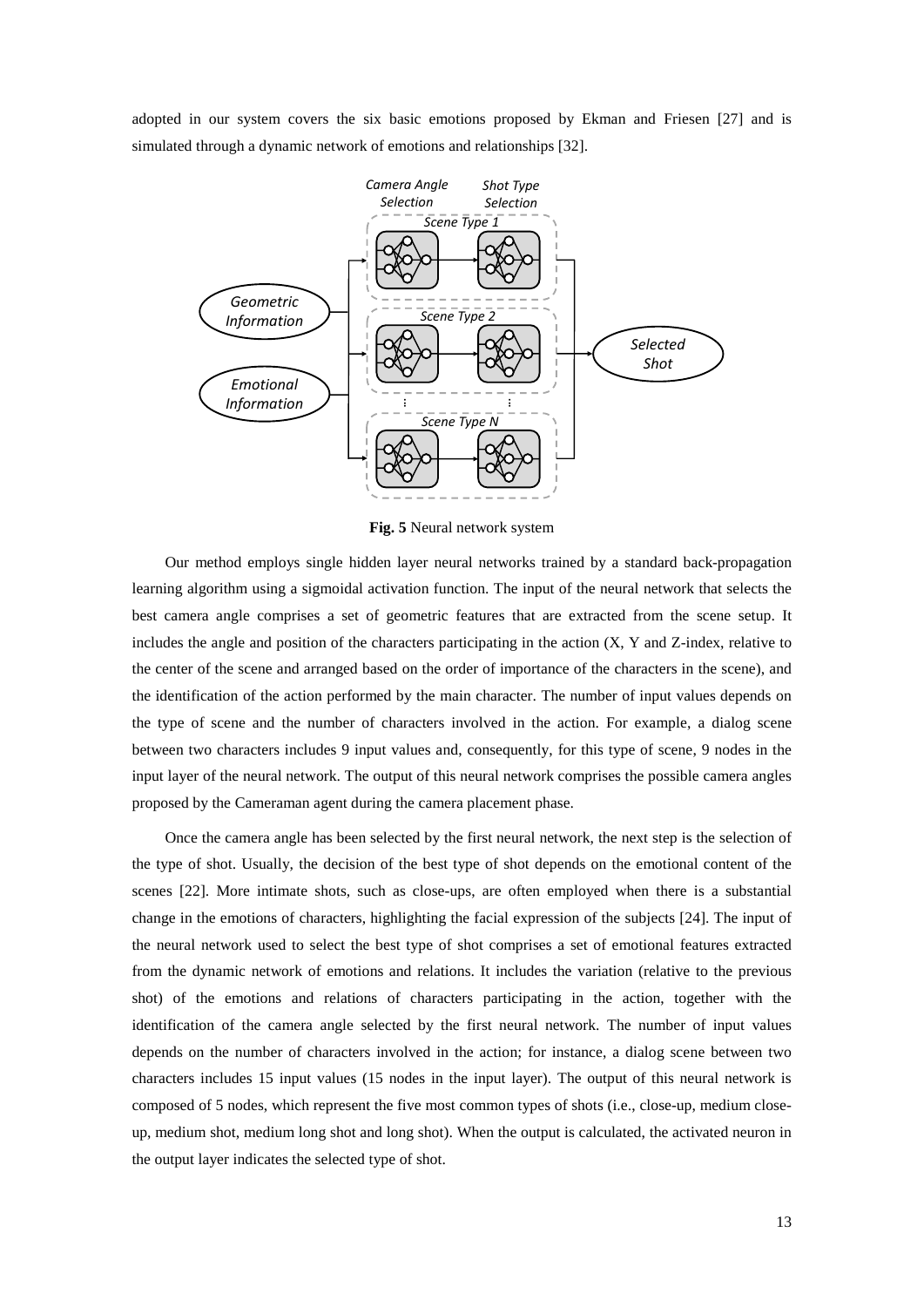The neural networks were implemented using the FANN library<sup>[1](#page-13-0)</sup>. The networks were trained offline using training samples collected through a simulation process, during which we simulated 50 scenes and, for each one, the best shot (angle and shot type) was selected according to the opinion of a professional film editor. Each decision generates one training sample, which includes all of the features used as input for the neural networks, together with the selected camera angle and shot type for the simulated scene. Once the neural networks are trained, they can be used in real time to select the best cameras to film the scenes. An evaluation of the accuracy of the proposed method is presented in Section 5.1.

The use of neural networks trained by filmmaking professionals allows the system to learn the personal style of the human professionals and replicate it during the video compositing process. This feature endows the system with the ability to effectively apply cinematography rules and principles while keeping the signature of the human artist in the computer generated content.

## **4.2. Scene Compositing (Phase 2)**

After defining the whole structure of a scene, the system starts the actual process of compositing video frames that represent the scene (Figure 4, Phase 2). This process, which is the most time-consuming task of the whole system, must be performed in real-time to generate at least 30 frames per second.

We adopt a parallel frame compositing architecture that is capable of managing and compositing multiple video frames (Figure 6). In this architecture, the Scene Compositing Control module manages the compositing process and execution of several threads that are responsible for compositing the video frames. Each frame of the scene is assigned to a thread and, when a thread finishes compositing a frame, it is added to the Frame Buffer, which is an ordered list of frames that are ready to be exhibited.



**Fig. 6** Parallel video compositing architecture

Each compositing thread generates its assigned frame according to the information provided by the scene structure. The pseudocode of the compositing algorithm executed by each thread is shown in Figure 7. The algorithm receives the identification of the frame that has to be generated (frame\_id) and a reference to the current scene structure (scene\_structure). The compositing process starts by

<span id="page-13-0"></span><sup>&</sup>lt;sup>1</sup> Fast Artificial Neural Network Library (FANN) - <http://leenissen.dk/fann/>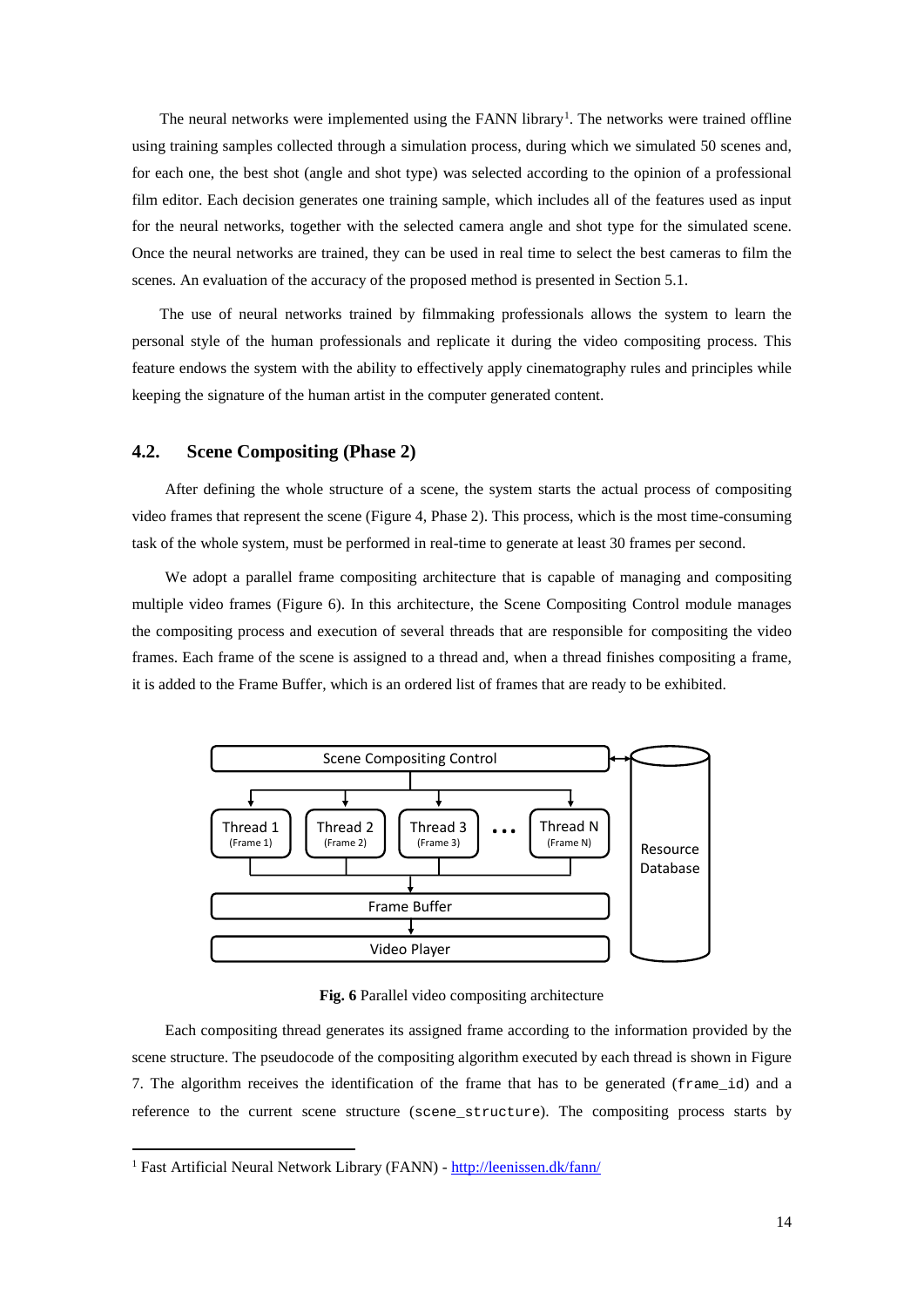retrieving the background frame (bg\_frame) of the current scene location, which is defined in the scene structure according to the angle chosen by the Editor agent to film the scene. It is important to notice that the frame is retrieved based on the identification of the frame that has been assigned to the thread (frame\_id). Then, for each scene element present in the scene structure (actors and location layers), the algorithm retrieves its frame (element\_frame) and alpha mask frame (mask\_frame) based on the frame\_id and orientation of the element in the scene. Next, the element\_frame and mask\_frame are combined to create an RGBA image (alpha\_frame), which uses the mask\_frame as the alpha channel of the image. Then, the alpha\_frame is resized according to the width and height of the scene element that were defined in the previous steps of the compositing process. The next step consists of a clipping operation, which is performed over the alpha\_frame in order to eliminate parts of the element that are not inside of the frame region defined by the angle and type of shot selected by the Editor agent. Before blending the alpha\_frame with bg\_frame, a color correction operation is performed to adjust the color of alpha\_frame according to the color of its area in bg\_frame. Then, an alpha GPU compositing operation is performed to blend the resulting alpha  $f$ rame with the bg  $f$ rame, which completes the compositing process of the scene element. The algorithm returns the composed frame ( $bq$  frame).

1. **function** compose frame(frame id, scene structure) 2. get bg\_frame of frame\_id from the location defined in scene\_structure<br>3. **for** each scene element in scene\_structure **do** 3. **for** each scene\_element **in** scene\_structure **do** 4. get element\_frame and mask\_frame of frame\_id from scene\_element 5. combine element\_frame and mask\_frame to create an alpha\_frame 6. resize alpha frame according to the size of scene element 7. perform clipping operation in alpha\_frame 8. correct the color of alpha\_frame based on bg\_frame 9. perform an alpha GPU compositing operation blending alpha\_frame with bg\_frame 10. **end** 11. **return** bg\_frame 12.**end**

**Fig. 7** Pseudocode of the compositing algorithm

Exposure is the amount of light collected by the camera sensor. If controlling exposure does not produce a bright enough image, then the signal gain of the camera can be adjusted to obtain a brighter image. In our system, the scene elements and background images are often captured at different levels of exposure or gain. Therefore, the compositing process requires an exposure/gain compensation to produce a better harmonized image compositing. This compensation is part of a more complete stage called color correction, in which more corrections are made to obtain a better exposure and balance of light or to adjust the image to match the color temperature to a predefined choice for each scene. In our algorithm, color correction means exposure/gain compensation only. Additionally, we do not use any technique of color grading, which is a process to further enhance an image or establish a new visual tone for the scenes.

The color correction algorithm used in our frame compositing process is based on the exposure compensation method proposed by Brown and Lowe [28] to correct color differences in panorama image stitching − which is the process of combining multiple images with overlapping fields of view to produce a segmented panorama or high-resolution image. Their method adjusts the intensity gain level of the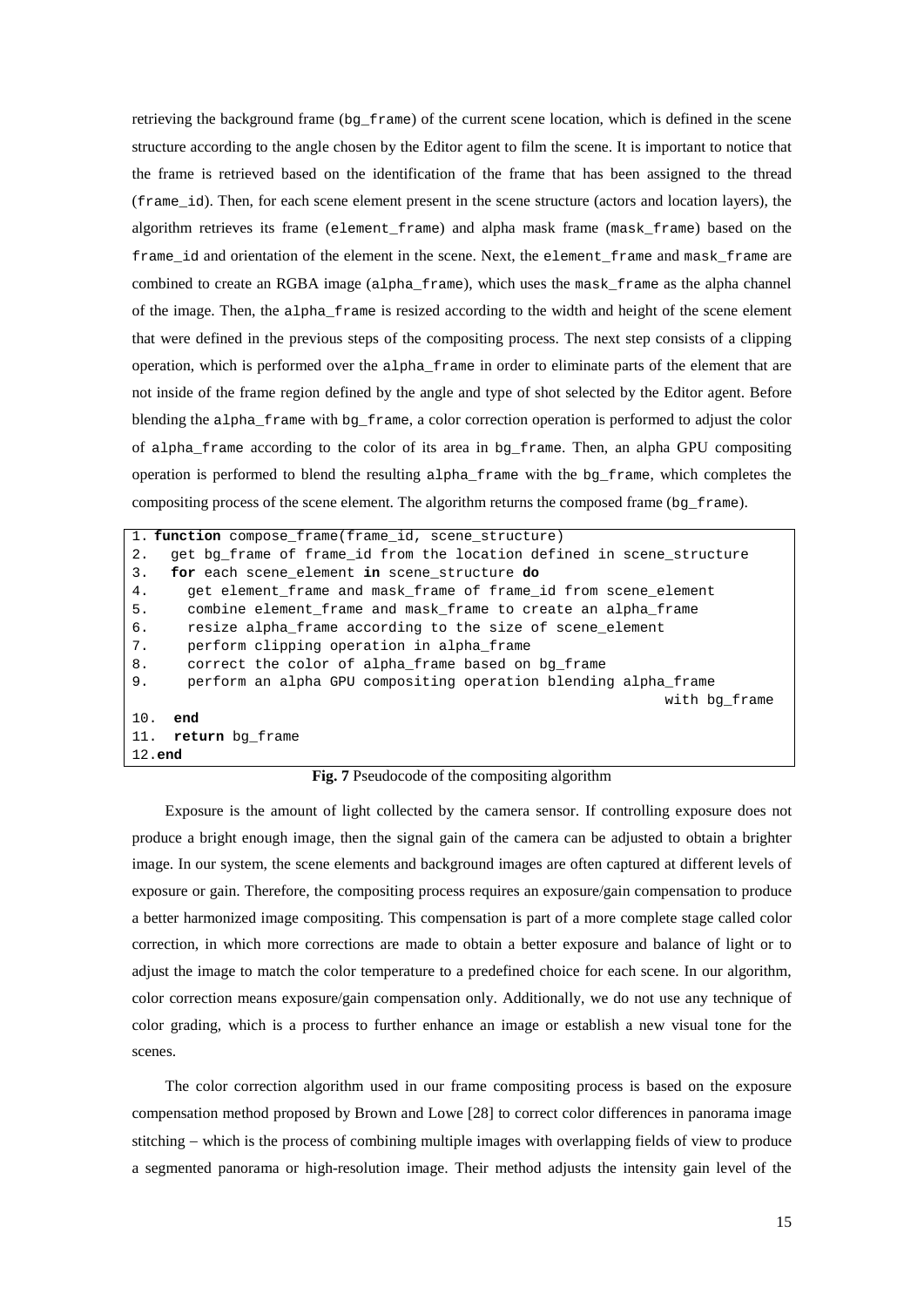images by minimizing an error function, which is the sum of the gain-normalized intensity errors for all overlapping errors.

In our system, the exposure compensation method is used in the frame compositing process to adjust the exposure levels of the scene elements based on the background frame. The error function is:

$$
e = \frac{1}{2} \sum_{i=1}^{n} \sum_{j=1}^{n} N_{ij} ((g_i \bar{I}_{ij} - g_j \bar{I}_{ji})^2 / \sigma_N^2 + (1 - g_i)^2 / \sigma_g^2)
$$

where  $I_i$  is the frame *i* with a scene element;  $I_j$  is the background frame  $j$ ;  $g_i$  and  $g_j$  are the gains respectively;  $N_{ij}$  is the number of pixels in frame *i* that overlap frame *j*; and  $\bar{I}_{ij}$  is the mean color value of the pixels in frame  $I_i$  that overlap frame  $I_j$ . The parameters  $\sigma_N$  and  $\sigma_g$  represent the standard deviation of the intensity errors and the gain standard deviation respectively, which have been empirically set to  $\sigma_N =$ 10.0 and  $\sigma_q = 0.1$  [28]. Also we require  $I \in \{0..255\}$ . The criterion employed to determine the intensity gain level is the minimization of the error function *e* with respect to the gain *g*. After the step of gain correction, we do not apply any technique of multi-band blending as proposed by Brown and Lowe [*op. cit.*] although we strongly recommend it for future work.

The alpha compositing operation is applied to blend the alpha frame of the scene element with the background frame. The algorithm uses an "over" operator to blend together the color and alpha values of the images on a pixel-by-pixel basis [19]. The alpha compositing algorithm runs on a GPU and takes advantage of its parallel architecture to compute the color of several pixels simultaneously, which improves the performance of the process and allows the system to compose the interactive scenes in realtime.

## **5. Evaluation and Results**

To evaluate the results produced by the proposed methods, we performed three tests: (1) a technical test to check the performance and precision of the video compositing methods; (2) a visual evaluation test to compare the compositing results automatically produced by our system with results manually produced by human video compositing professionals; and (3) a user evaluation test to check the user experience provided by our system from a Human-Computer Interaction (HCI) perspective. All video resources used in the evaluation tests were recorded at a resolution of 1080p and the computer used to run the experiments was an Intel Xeon E5620, 2.40 GHZ CPU with 24 GB of RAM.

#### **5.1. Technical Evaluation**

To evaluate the performance of the parallel architecture of the frame compositing process, we conducted a test to check the average frame rate of our system with the number of threads, ranging from 1 to 8. Four scene sequences comprising 4 basic actions were simulated and dramatized by the system, generating a total average of 600 frames per scene. The sequences were composed by the same basic actions with different number of actors per scene. The results of the performance tests of the parallel architecture are shown in Figure 8.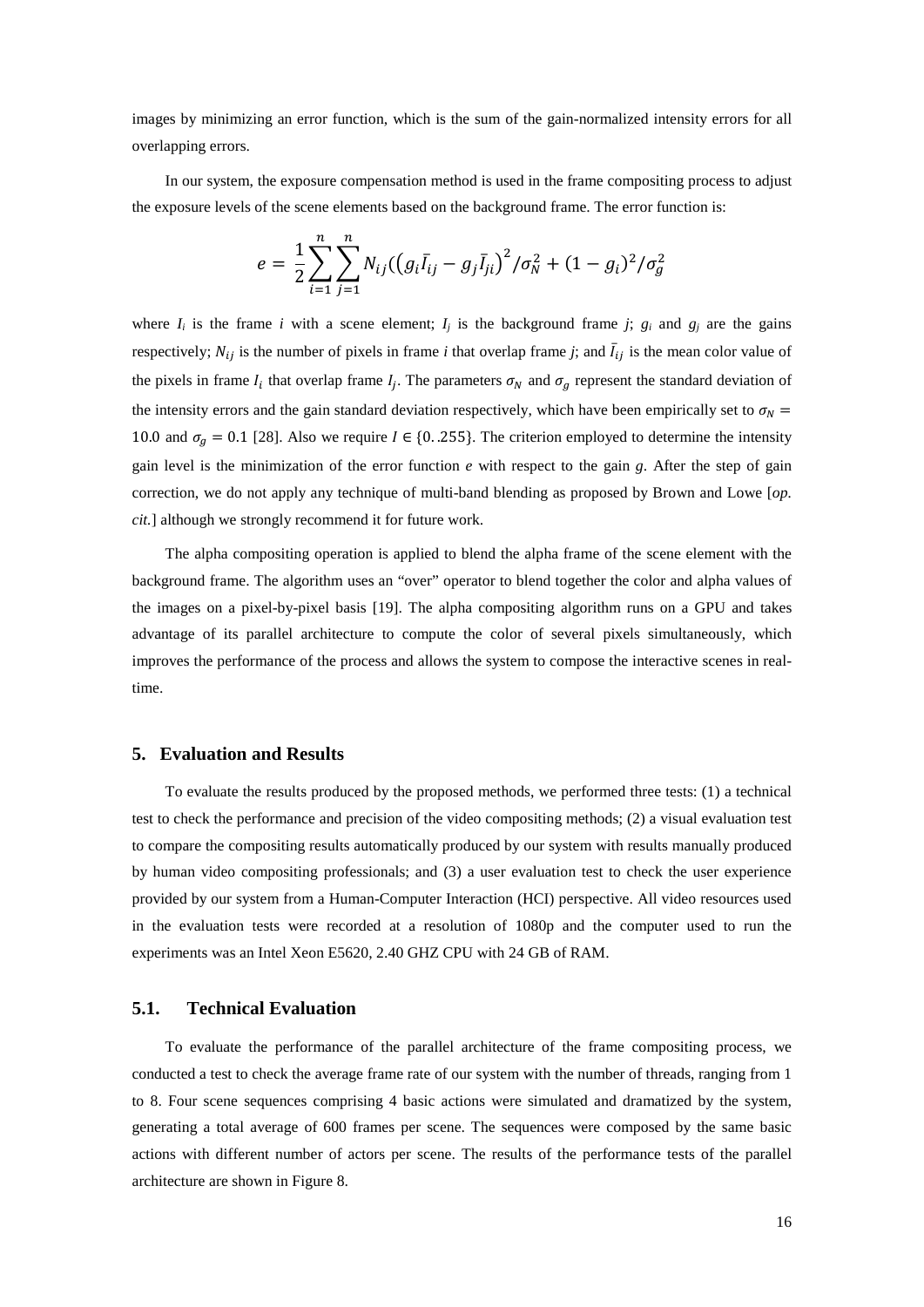

**Fig. 8** Performance tests of the parallel architecture with the number of actors in the frame ranging from 1 to 4 and with the number of compositing threads ranging from 1 to 8

The results of the performance experiment showed that the process of compositing a frame becomes more expensive as more scene elements are added to the frame. However, the parallel architecture of the proposed system can compensate the cost of the frame compositing task by dividing the work among multiple CPU cores.

We also evaluated the accuracy of the proposed shot selection method. For each type of scene implemented in our prototype application (total of 12 types), we created 4 training sets with a different number of samples and, for each one, a test set with half the size of the corresponding training set. The samples were collected through a simulation process, where we created several scenes varying the type of scene, number of actors, emotional states and actions, and then, for each scene, we asked a human editor to make the selection of the best shot (angle and shot type) to film the scene. Each decision generates one sample, which includes all the features used as input for the neural networks, together with the selected camera angle and shot type for the simulated scene. The training sets were used to train the neural networks and the samples of the current test set were then predicted. Figure 9 shows the computed results of this test with the training set size ranging from 30 to 240 samples. The percentages of accuracy represented in the diagram correspond to the average of the results obtained via the neural networks used in the different types of scenes.



**Fig. 9 A**ccuracy of the shot selection method with training sets ranging from 30 to 240 samples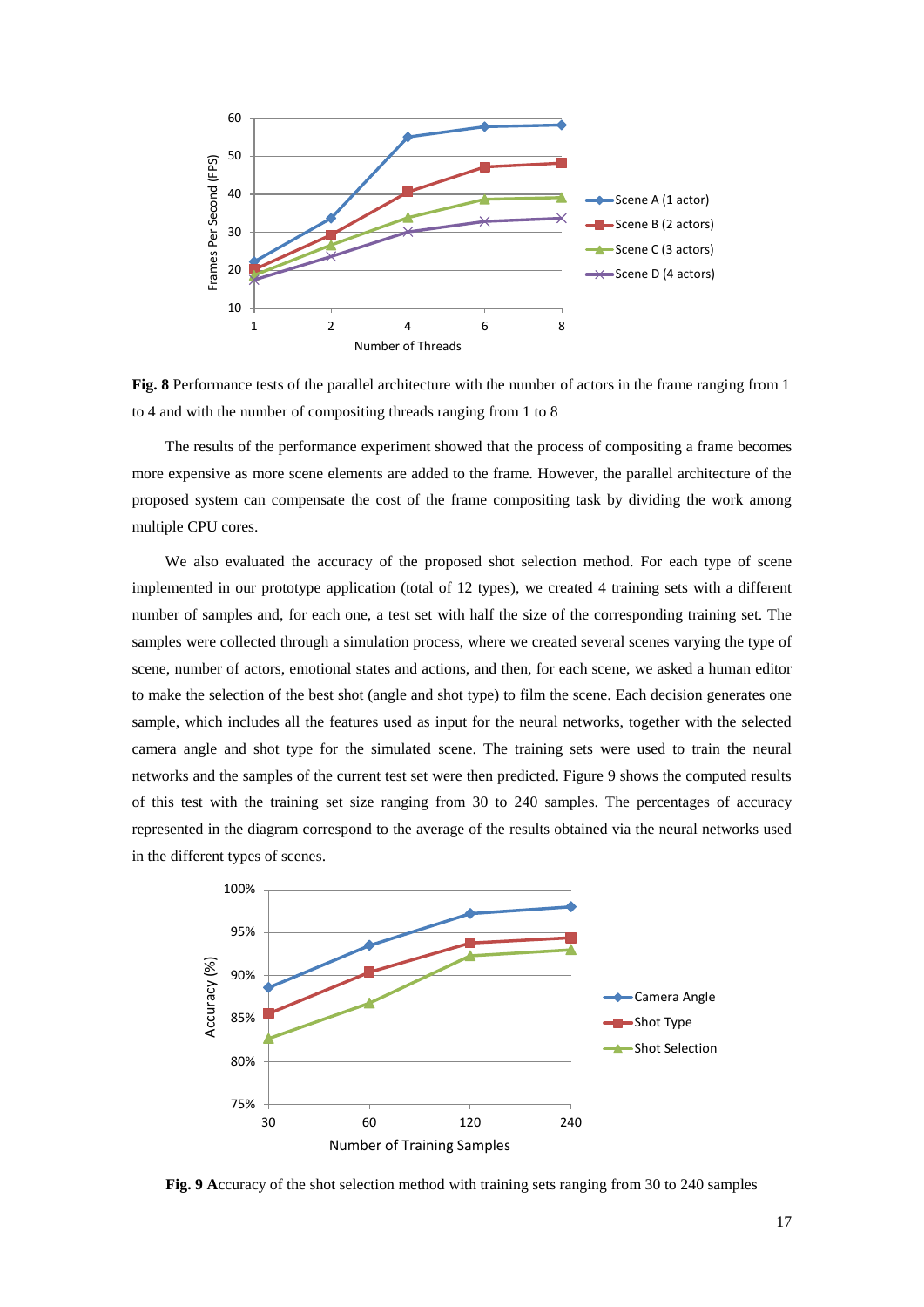The results of the accuracy test achieved by the shot selection method indicate the capacity of the method to learn and replicate the editing style of a human editor – as we mentioned before as one of our objectives. It is important to notice that we used training and testing samples generated by the same human editor. If we test the neural networks with samples generated by some other human editor, the accuracy will probably be lower, which is to be expected, since editors have their own individual style and preferences.

#### **5.2. Visual Evaluation**

The second experiment to validate the proposed approach is a visual evaluation test, which concerns the overall aspects of the scenes composed by the system. In order to perform this test, we conducted an experiment comparing the results automatically produced by the system with the results manually produced by two teams of filmmaking professionals, where each team was composed of a film director and a video compositing professional. We selected a sequence of three basic actions and asked the two teams to compose the scene representing each of the basic actions. Then, we used our video-based dramatization system to generate the same sequence of basic actions. Both the teams and the system had available the same video resources to compose the frames. In order to perform the task, the human subjects decided to use the *Adobe After Effects CS6*. Table 1 shows the selected basic actions, including the logical description used by the dramatization system and the natural language description that was given to the human subjects.

|                 | <b>Logical Description</b>   | <b>Natural Language Description</b>              |
|-----------------|------------------------------|--------------------------------------------------|
| <b>Action 1</b> | GoIn([Anne], [University])   | "Anne enters in the university where Peter is    |
|                 |                              | reading a book."                                 |
| <b>Action 2</b> | Tell([Peter], [S17], [Anne], | "In the nightclub, Peter asks Anne if she likes" |
|                 | [Nightclub]                  | to go out to parties."                           |
| <b>Action 3</b> | Kiss([Peter], [Anne],        | "Peter kisses Anne in the Main Square."          |
|                 | [MainSquare])                |                                                  |

**Table 1** Description of the selected basic actions used in the visual evaluation test

The initial frames of the scenes composed by the human professionals and the initial frames automatically generated by the video-based dramatization system for the three selected basic actions are shown in Table 2.

**Table 2** Visual comparison between the selected frames of the scenes composed by the human subjects and the corresponding frames automatically generated by the video-based dramatization system for the three basic actions

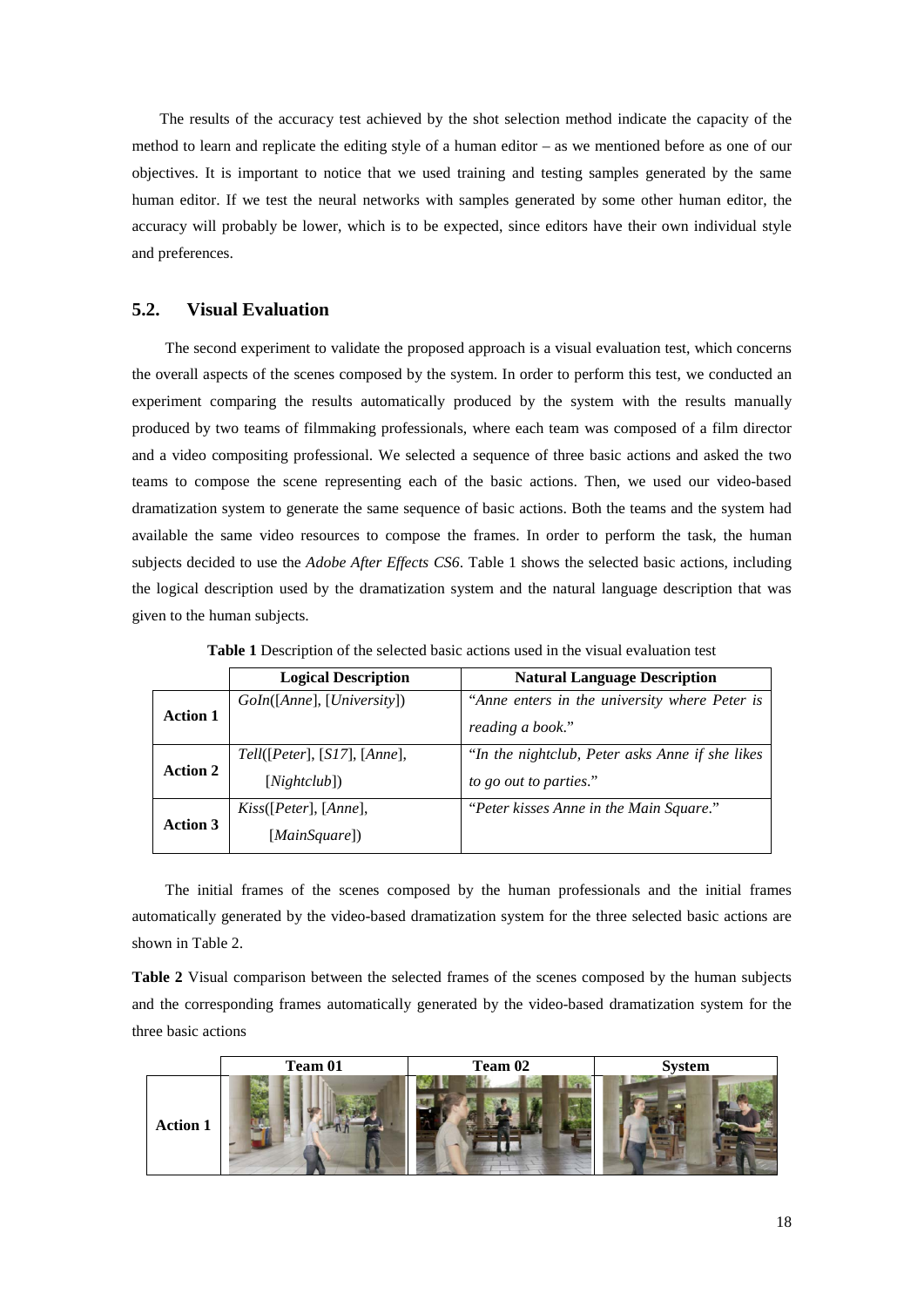

During the experiment, we also recorded the time spent to complete the tasks. Table 3 shows a comparison of the time spent by the subjects to complete the composition of each basic action.

**Table 3** Comparison between the time spent by the human professionals and the system to compose the scenes representing the three basic actions

|                 | Team 01                | <b>Team 02</b>         | <b>System</b> |
|-----------------|------------------------|------------------------|---------------|
| <b>Action 1</b> | 36.20 (min)            | 29.16 (min)            | $3.55$ (sec)  |
| <b>Action 2</b> | $50.47$ ( <i>min</i> ) | 26.22 (min)            | $2.42$ (sec)  |
| <b>Action 3</b> | 20.16 (min)            | $39.17$ ( <i>min</i> ) | $2.04$ (sec)  |

After completing the experiment, we conducted a simplified Turing-like Test to evaluate if human subjects would be able to differentiate the scenes created by the compositing algorithms and the scenes created by the filmmaking professionals. We asked 38 computer science students (29 male and 9 female, aged 18 to 26) to watch the video sequences of the three versions of each basic action (two created by the filmmaking professionals and one created by the system) and classify them according to whether they were created by humans or by a machine. The video sequences of each basic action were presented to the subjects in random order and without telling them how many sequences were created by a machine. Users were allowed to watch the videos how many times they wanted before classifying them. On average, each user spent 28.5 seconds (standard deviation of 8.4) to classify each video sequence.

Over the entire test set of 342 data points (38 users, each evaluating 9 videos), the "machine" version was correctly identified in 49 cases (out of a total of 114) and the "human" version was correctly identified in 121 cases (out of a total of 228), leading to an overall accuracy of 49.7%.

An ideal Turing Test is represented by the case where the computer and the human versions are indistinguishable, leading therefore to a random choice of 50% accuracy. The small difference between the achieved accuracy (49.7%) and the ideal Turing Test value (50%) suggests that the computergenerated and human-generated video sequences are hardly distinguishable, which is an indication of the capacity of the proposed automatic video compositing method to generate frames similarly to video compositing professionals. However, we must point out that, in this test, both filmmaking professionals and system had the same limited video resources available to compose the frames. This means that the filmmaking professionals were not allowed to shoot the video material and produce the scenes with the creativity and full liberty of choice that they would expect to enjoy in real film productions.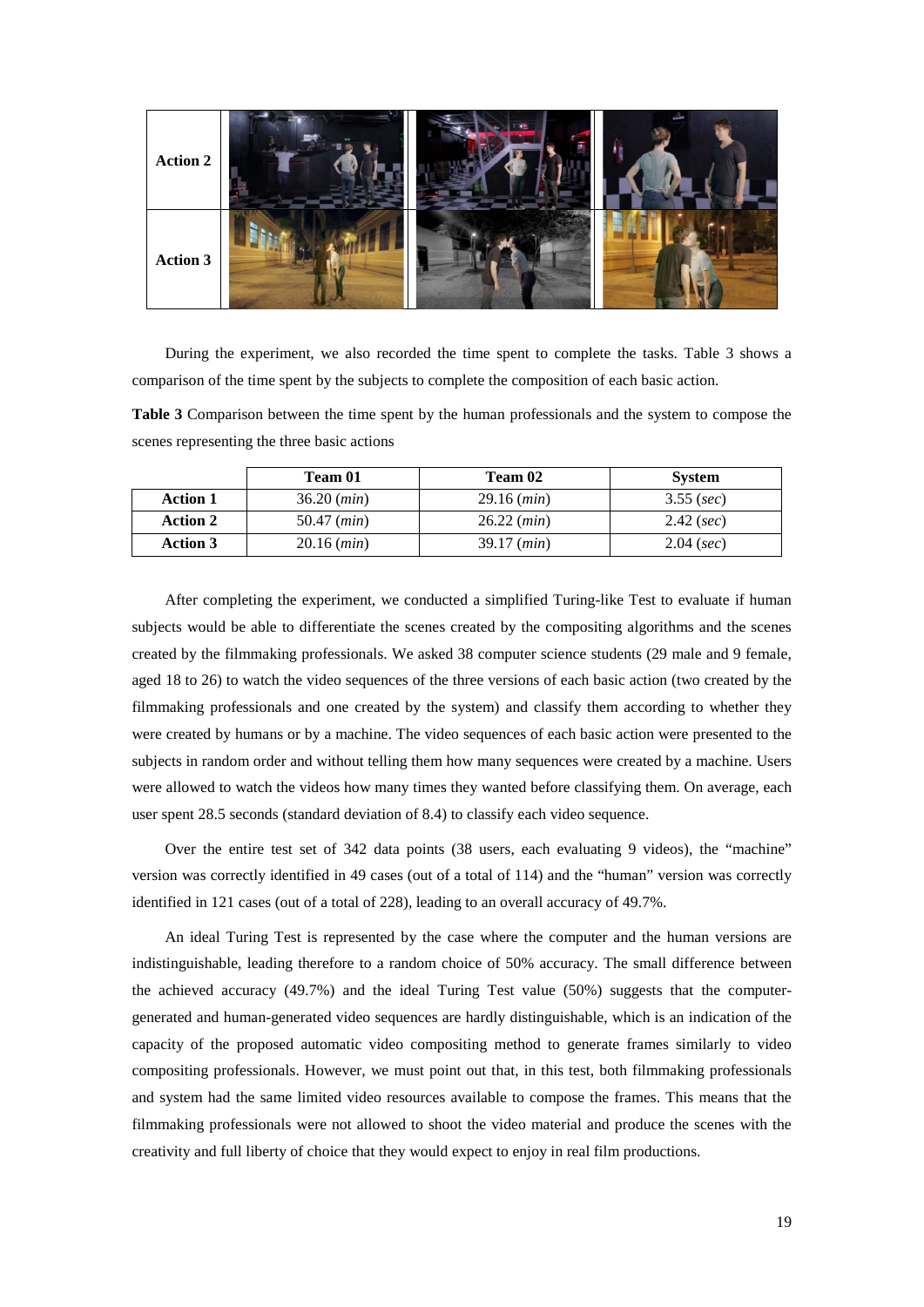## **5.3. User Evaluation**

To validate our approach, we developed a system prototype and used it to produce an experimental video-based, non-branching, interactive narrative called "*Modern Little Red Riding Hood*", which is an adaptation of the famous fairy tale *Little Red Riding Hood*. It is a modern, comic rendering of the original story, with funny and unexpected outcomes. The main characters of the narrative are: the girl called Little Red Riding Hood, her mother, her grandmother, and the Big Bad Wolf. The story takes place in three main locations: the Little Red Riding Hood's house, the forest, and the grandmother's house. The prototype is able to generate a fair number of diversified stories to comply with the desires of different users. In the more conventional stories, the narrative evolves following the traditional fairy tale plot, with the Big Bad Wolf tricking Little Red Riding Hood so as to be the first to arrive at her grandmother's house, eating the grandmother, and attacking the girl when she realizes what happened. In stories with a somewhat unconventional and awkward outcome, Little Red Riding Hood celebrates the death of her grandmother, and then shares her basket of goodies with the Big Bad Wolf. In stories with a sort of comic flavor, the Big Bad Wolf eats both Little Red Riding Hood and her grandmother, and then gets a stomach ache. Figure 10 shows a few scenes from our "*Modern Little Red Riding Hood*" and the interaction device based on text/voice commands used in the experiment<sup>[2](#page-19-0)</sup>. Although our prototype is designed to offer additional ways to interact with the story through social networks, we did not consider these additional methods, because multimodal interaction is not in the scope of the present experiment.



**Fig. 10** Scenes from "*Modern Little Red Riding Hood*" and the interaction device used in the experiment

For the production of "*Modern Little Red Riding Hood*", we produced a total of 648 film shots (referred here as "videos"), obtained by shooting films from 8 different angles: (1) 24 videos to represent the locations of the story; (2) 264 videos of Little Red Riding Hood's actions and dialogs; (3) 48 videos of the mother's actions and dialogs; (4) 56 videos of the grandmother's actions and dialogs; and (5) 256

<span id="page-19-0"></span> <sup>2</sup> One of the story variants, with English subtitles, can be found as "Modern Little Red Riding Hood" in [http://www.icad.puc-rio.br/~logtell/videos.php](http://www.icad.puc-rio.br/%7Elogtell/videos.php)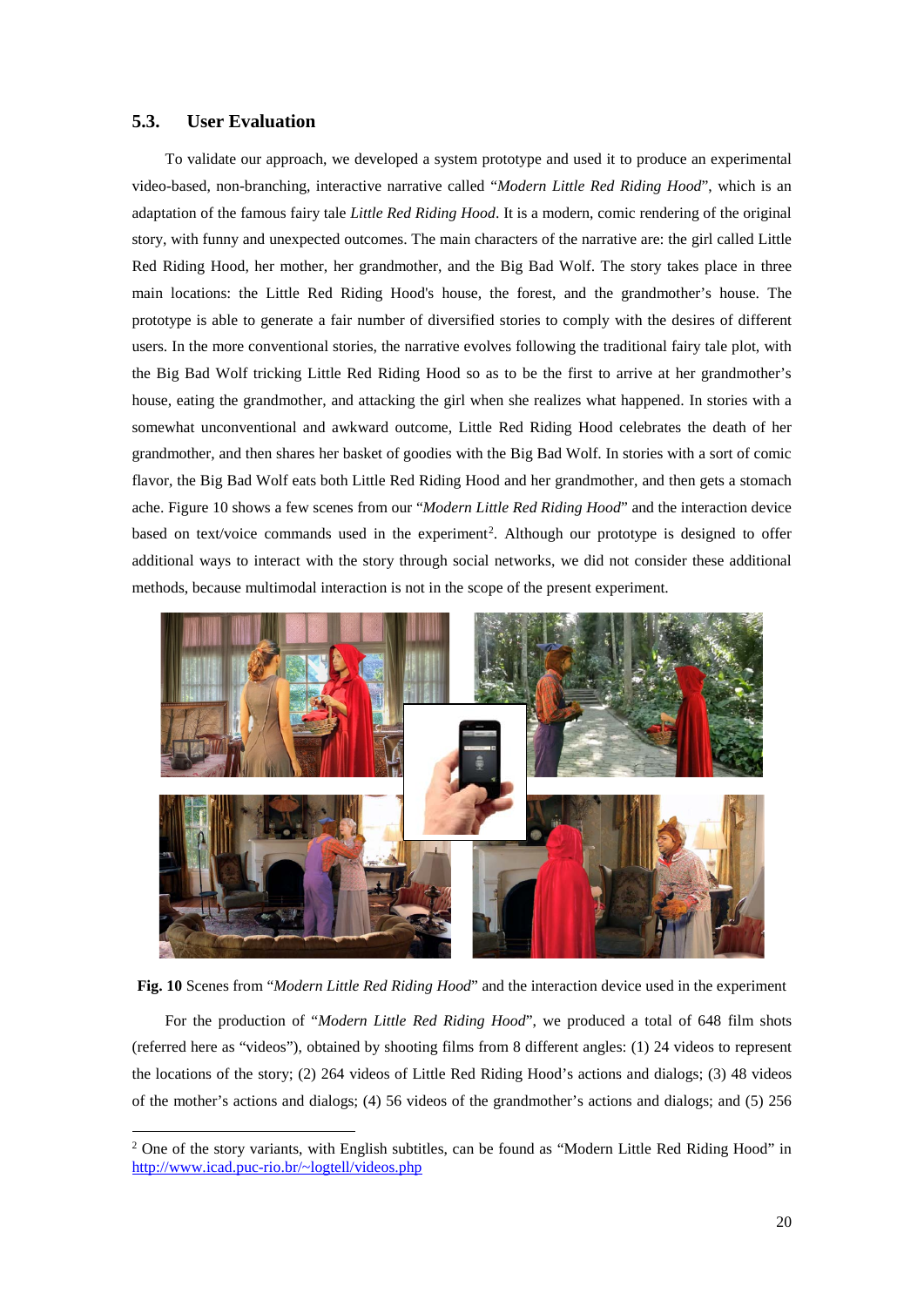videos of the Big Bad Wolf's actions and dialogs. Although this seems a huge amount of videos, it is important to notice that they are shot from multiple angles at the same time. The length of the finished videos totalizes 1 hour, 12 minutes and 30 seconds.

To assess the prototype, we conducted a user test based on the Schoenau-Fog method [33] to evaluate engagement in the interactive narratives. A total of 26 computer science students participated in the test. Twenty subjects were males and six females. Ages ranged from 18 to 25 years (mean of 20.8). Eighteen of them play video games at least weekly. None of them had previous experience with interactive storytelling systems.

We asked participants to watch and freely interact with the video-based interactive narrative. At the beginning of the story and after each chapter (total of 3), the dramatization was automatically paused and the participants were instructed by the system to answer a set of questions based on the Engagement Sample Questionnaire (ESQ) [33] with the addition of some questions regarding the user experience (curiosity, flow, and enjoyment). Each statement was followed by a seven-point Likert scale ranging from "strongly disagree" (-3) through "neutral" (0) to "strongly agree" (+3). After the last chapter, the final portion of the ESQ occurred, in which the participants were interviewed about their experience. On average, each session lasted 14.11 minutes (standard deviation of 4.32), and the average length of the stories generated by the participants is 3.28 minutes (standard deviation of 0.86).

When answering the question about the perceived time spent in the experience, the participants reported that they used an average of 8.4 minutes (standard deviation of 2.5). Of the total 26 participants, twenty-one (80.7%) wanted to do the experience again, mainly because they wanted to try out different choices and possibilities. Out of the five (19.3%) who did not want to try again, four (80%) thought the story was boring, mainly because they did not like the genre or found the story too childish. The other participant stated that the prototype had some technical problems, including random crashes that forced him to restart the story. We did not find necessary to separately indicate the average length of the stories generated by participants who found the story "boring", because it comes quite close to the general average. The possible variants of the story that can be generated by the system differ very little in terms of length. Thus, there seems to be no evidence that the "boring" label originated from stories either too short or too long.

The levels of continuation desire of three representative participants (P1, P2 and P3) and the average levels for all participants (Average) along the story chapters are shown on Figure 11.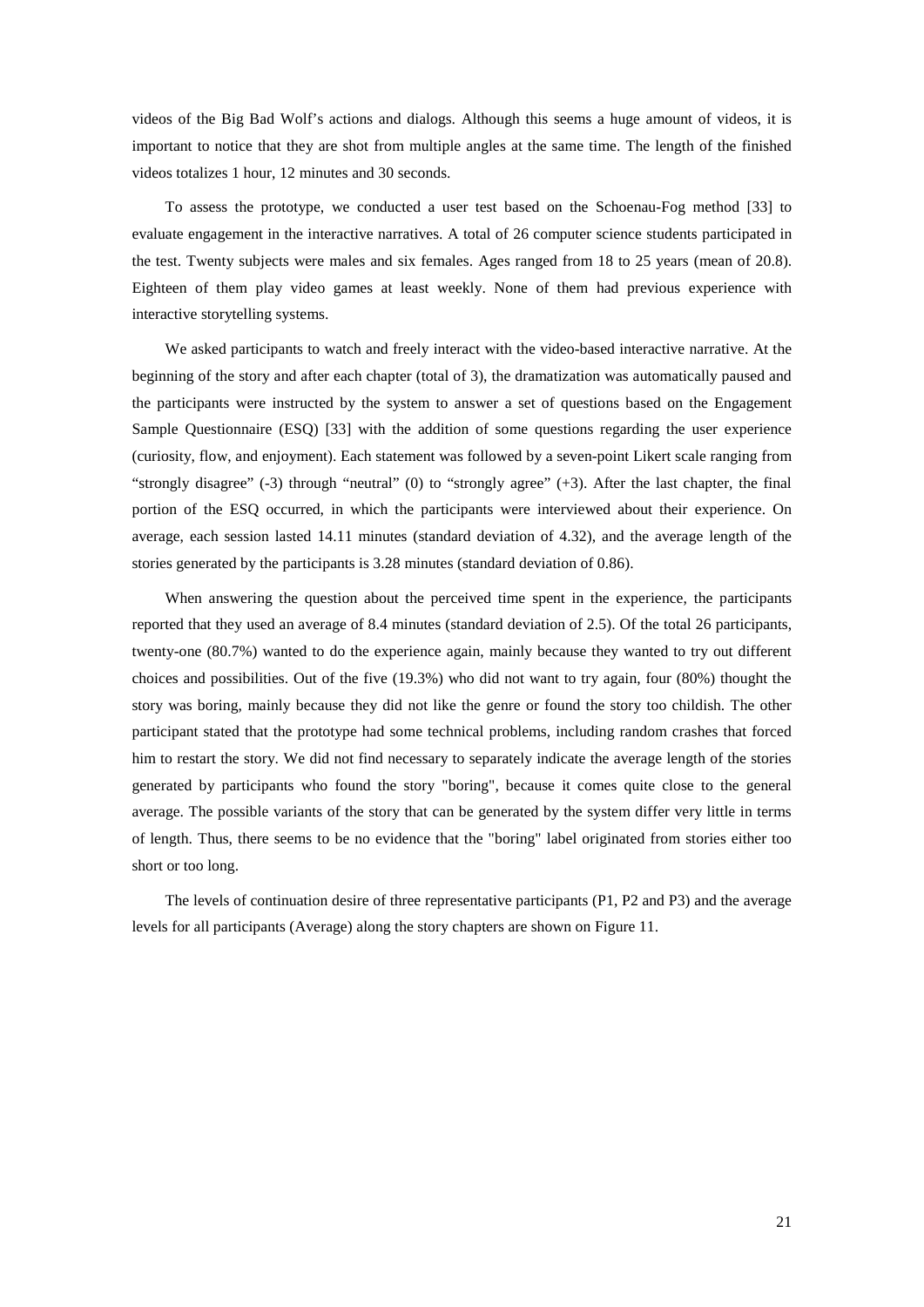

**Fig. 11** Continuation desire levels

As far as the user experience is concerned, nineteen of the participants (73%) reported only positive feelings and affects during the experience (e.g. enjoyment, curiosity, excitement, pleasure). Seven (27%) mentioned some negative feelings (e.g. boredom, helplessness, frustration, confusion). Most of the negative feedback was in regards to users not liking the story and experiencing technical problems with the prototype.

During the interview, when questioned about the quality and realism of the video-based dramatization, fifteen participants (57.6%) indicated some lighting mismatches in the composition of some scenes with color differences between the actors and background. Twenty participants (76.9%) mentioned that they noticed the green background or a green tonality along the boundaries of the actors in some actions. Despite the alleged quality problems in the prototype, twenty-three participants (88.4%) declared that they would like to watch other interactive films, such as *Modern Little Red Riding Hood*.

Even though the results indicated that users were able to perceive some compositing problems during the dramatization, most of them expressed interest in continuing watching video-based narratives. This continuation desire is a fundamental element of the concept of play [41] and it is driven by the pleasure that emanates from the experience itself. This pleasure combined with the positive feelings reported by the majority of the participants is a direct indication of user engagement, which is a fundamental requisite for any successful interactive storytelling experience [33].

#### **6. Concluding Remarks**

Most of the previous works on interactive storytelling are about systems that either employ 2D/3D animation, or prerecorded video sequences that display branching narratives. Some of them explore more flexible ways of using video sequences [5, 6, 13, 20]. None of these studies, however, have proposed to create new scenes based on real-time video compositing and cinematography concepts.

In this paper, we present new algorithms and processes that combine expert knowledge on cinematography with a video compositing parallel architecture to guarantee real-time performance in video-based, non-branching, interactive storytelling. Our approach is not in competition with the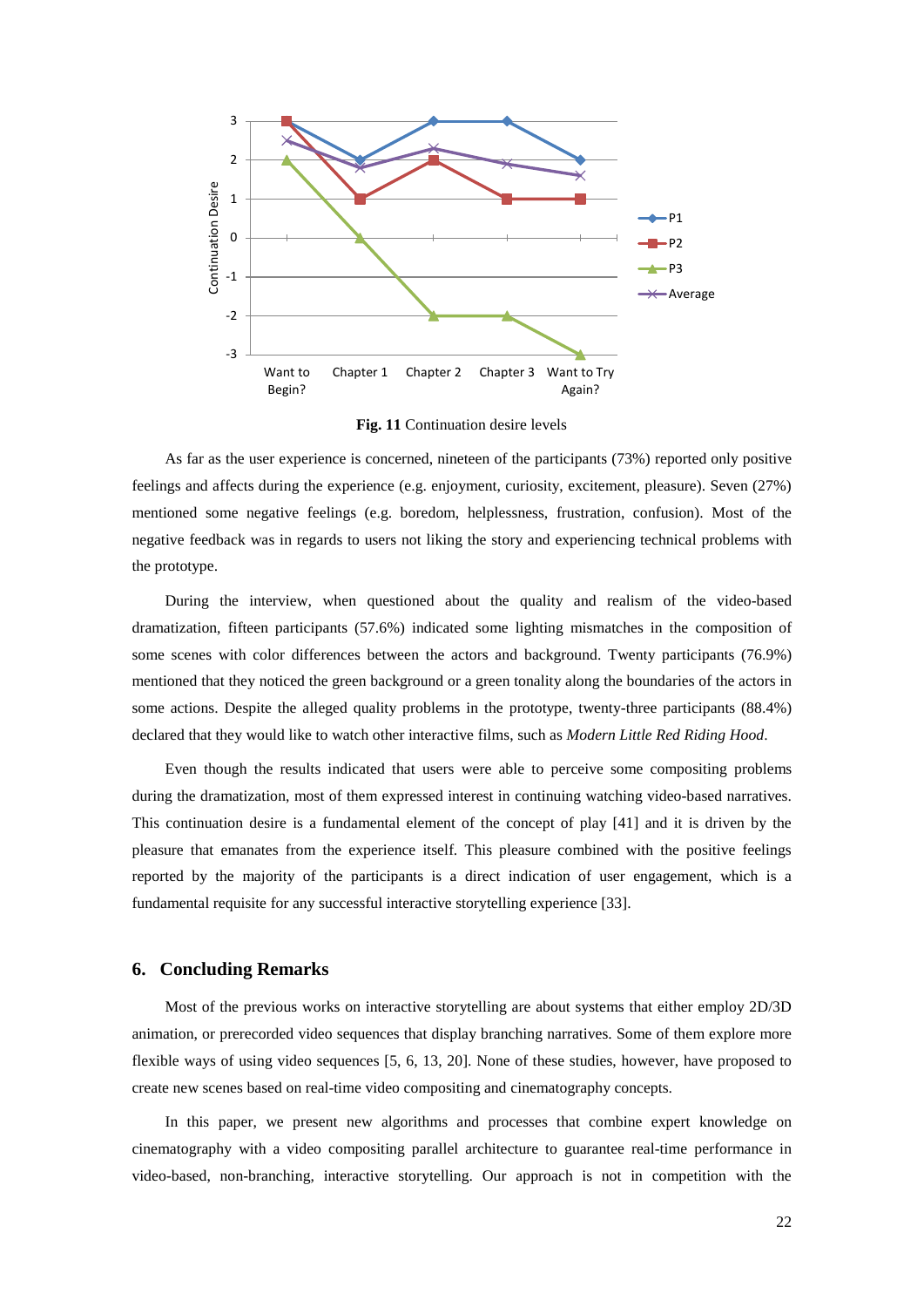traditional sequential films, or even with branching interactive videos (such as [14]), especially with respect to professional-quality production process. What we purported to develop is a distinct form of storytelling, a novel type of multimedia content that provides a personalized way of enjoying stories, in which the audience is permitted to create their own, to some extent unexpected versions. Another interesting and scientifically novel part of the contribution of the present study is the use of neural networks to construct a cinematographic decision model. This method can also find economic success if future research expands it towards automated, real-time direction of CGI scenes.

The reason why the production process still remains rather limited, is that all basic actions and dialogs must be captured by camera shootings in advance. For our prototype application, we implemented 12 different types of scenes (dialoguing, walking, chasing, attacking, fighting, kissing, hugging, disguising, eating, releasing, celebrating, and escaping). Some of these scenes (e.g. the kissing scene in Table 2 (Action 3) and the hugging scene in Figure 10) involved complex interactions among the characters, which required the employment of compositing tricks (as usually done in the VFX industry [48]) and simplifications to allow the system to create them in real-time.

These basic actions can be combined with automatic shot transitions and automatic scene editing, which reduces the complexity of the process. More importantly, it should be noted that the underlying model of the system is extensible, in the sense that new types of scenes can be added, if so desired, and integrated to the current application. Furthermore, the extensibility of the scenes repertoire opens the possibility to try different genres (such as detective stories [46] and romances of chivalry [47]). As indicated in Section 4 – and as happened, in particular, with our Little Red Riding Hood fairy tale example – an application is delivered to the regular spectators (as we called the users that constitute the ultimate target audience of the system), only after the necessary basic actions are specified by film experts, who have the help of genre experts to cope with specific features of the genre involved.

The prototype application achieved its intended purpose of demonstrating the effectiveness of our approach (cf. Section 5), within the restrictions and limitations imposed by the available resources. With a larger budget for film production (i.e., by providing better lights and cameras, and by engaging more professionals to work in the post-production phase), some compositing problems could be avoided, such as the green tonality along the boundaries of the actors and lighting mismatches. In terms of efficiency, the process of editing and removing the background of the videos using a traditional chroma key matting technique requires a considerable amount of work in the post-production phase. To this end, the adoption of a faster matting process would be a better alternative. Despite these difficulties, the preliminary evaluation tests revealed a very encouraging result: the majority of the participants expressed interest in continuing watching this new form of video-based narratives while pointing out what should be improved.

Apart from the development and enhancement of prototypes, future work should mainly be directed toward problems related to the proposed approach itself. A major concern is the amount of narrative work for the production of the video material. For instance, in our prototype application, more than 1 hour of edited video material was necessary to generate narratives with the average length of 3.28 minutes. Although several actions can be reused to compose different scenes, filming them from 8 different angles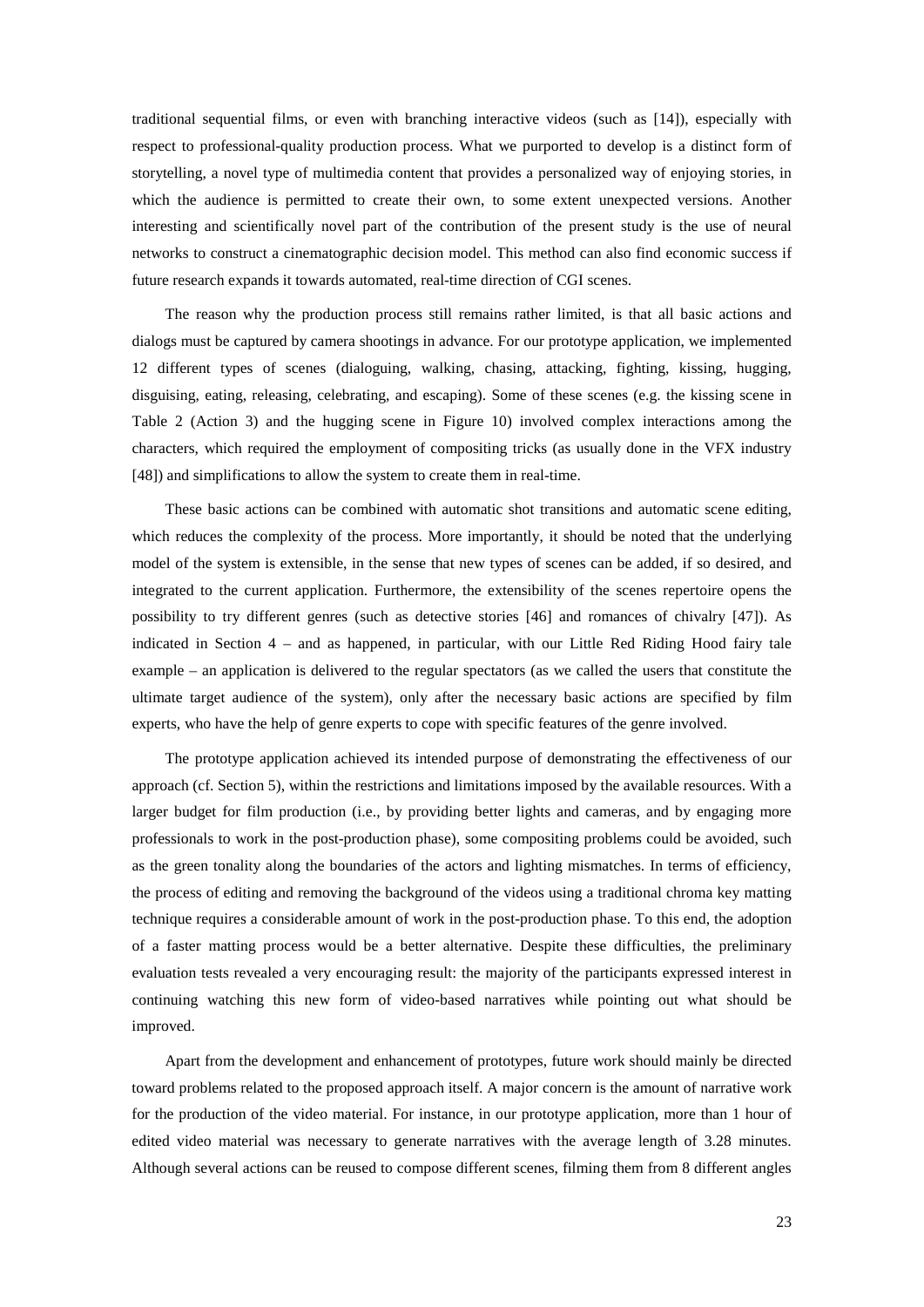still generates a large number of video files, which grows in proportion to the number of different actions the characters can perform during the narrative. Restricting the branching storylines to conform to the conventions of the chosen genre may be a suitable way of controlling the amount of production work. In this regard, we may cite our recent studies of the recognized variants of Little Red Riding Hood, collected from oral storytellers [39][45]. The entire process can also be drastically improved if we use natural video matting (i.e., alpha matte computation from a video stream taken in a natural, uncontrolled environment) instead of blue-screen matting, for which we recommend the use of a camera array [34] or flash matting technique [35]. Moreover, natural video matting permits a much more comfortable environment for the actors, because the green screen is removed from the circle setup, as shown in Figure 3.

Another critical concern is the visual quality of the compositing results, which should come closer to the excellent quality of featured films. Improving the visual quality mostly depends on real-time techniques for realistic lighting, e.g., to illuminate the actors in harmony with the environment and to consider cast shadows and interreflections. This, however, remains an active field of research, and despite some promising results [29, 30, 31], interactive real-time rendering with complex illumination and materials is still an open issue.

While recognizing the production difficulties currently encountered by our experimental videobased implementation, for which we pointed out some promising solutions achievable with more ample resources, we claim that they do not undermine the positive feedback of our proposal. Indeed, the technique described in this paper still appears to be the most feasible way of extending non-branching interactive storytelling from 3D productions into interactive films. Overall, we believe that investing in video-based, non-branching, interactive narratives can significantly expand the present boundaries of traditional interactive films towards a more enjoyable form of digital entertainment.

#### **Acknowledgements**

We would like to thank CNPq (National Council for Scientific and Technological Development), FAPERJ (Carlos Chagas Filho Research Support Foundation of the State of Rio de Janeiro) and FINEP (Brazilian Innovation Agency), which belong to the Ministry of Science, Technology and Innovation, for the financial support. Also we are grateful to the anonymous reviewers for their valuable comments.

#### **References**

1. Mateas, M (2002) Interactive Drama, Art, and Artificial Intelligence. Doctoral Thesis. School of Computer Science, Carnegie Mellon University, Pittsburgh

2. Cavazza M, Charles F, Mead S (2002) Character-based interactive storytelling. IEEE Intelligent Systems, Special issue AI in Interactive Entertainment, 17 (4), pp 17-24

3. Pizzi D, Cavazza M (2007) Affective Storytelling Based on Characters' Feelings. In: AAAI Fall Symposium on Intelligent Narrative Technologies, Arlington, Virginia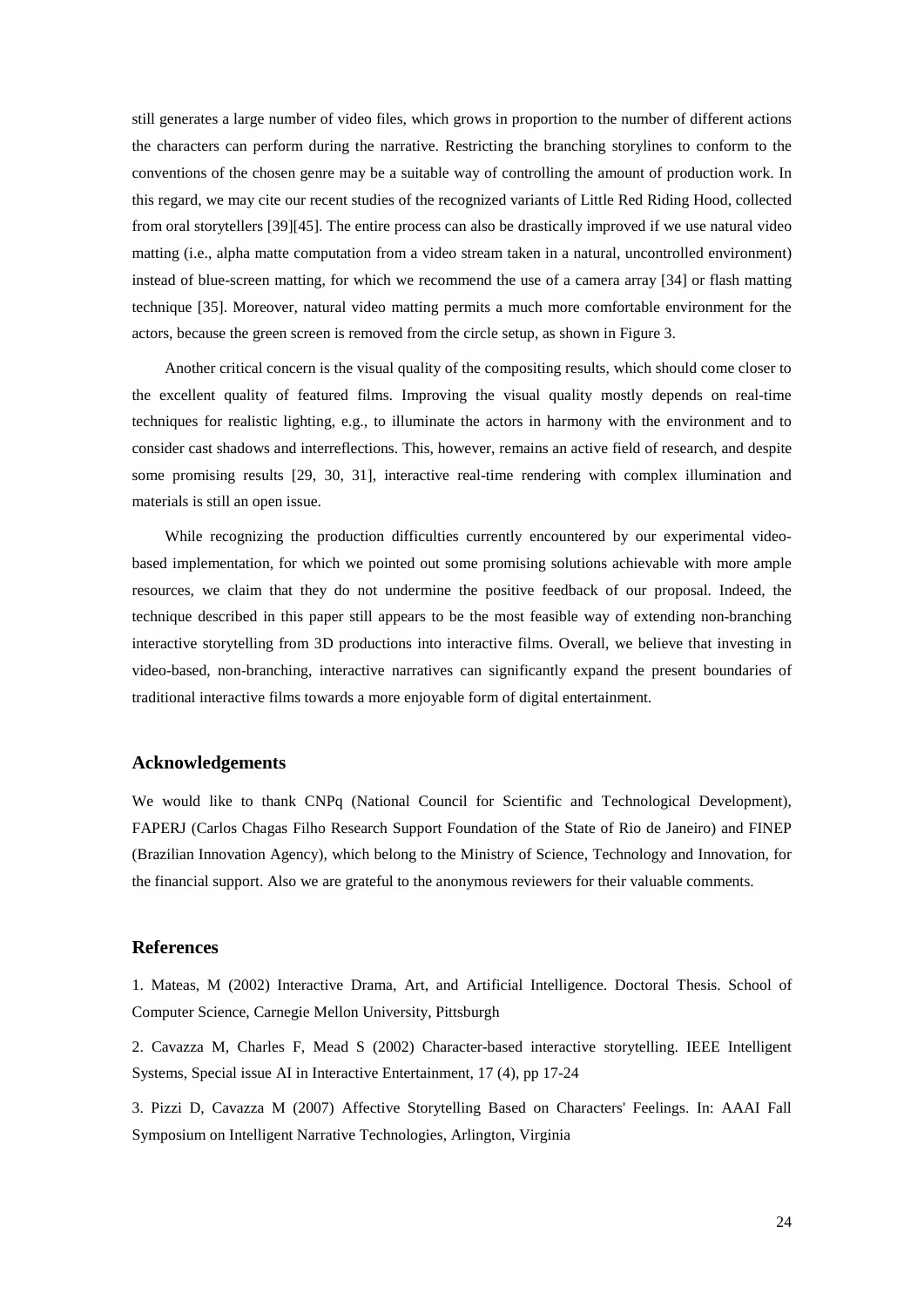4. Ursu MF, Kegel IC, Williams D, Thomas M, Mayer H, Zsombori V, Uomola ML, Larsson H, Wyver J (2008) ShapeShifting TV: Interactive screen media narratives, Multimedia Systems, 14 (2), pp 115-132

5. Porteous J, Benini S, Canini L, Charles F, Cavazza M, Leonardi R (2010) Interactive storytelling via video content recombination. In: Proceedings of the 18th ACM International Conference on Multimedia 2010, Firenze, Italy, pp 1715-1718

6. Piacenza A, Guerrini F, Adami N, Leonardi R, Porteous J, Teutenberg J, Cavazza M (2011) Generating Story Variants with Constrained Video Recombination. In: Proceedings of the 19th ACM International Conference on Multimedia 2011, Scottsdale, pp 223-232

7. Chua TS, Ruan LQ (1995) A Video Retrieval and Sequencing System. ACM Transactions on Information Systems, 13 (4), pp 373-407

8. Davenport, G., Murtaugh, M (1995) ConText Towards the Evolving Documentary. In: Proceedings of ACM Multimedia '95, San Francisco CA, 377-389

9. Ahanger G, Little TDC (1997) A System for Customized News Delivery from Video Archives. In: Proceedings of International Conference on Multimedia Computing and Systems, Ottawa, Canada, pp 526-533

10. Mateas M, Vanouse P, Domike S (2000) Generation of Ideologically-Biased Historical Documentaries. In: Proceedings of the Seventeenth National Conference on Artificial intelligence and Twelfth Conference on innovative Applications of Artificial intelligence. AAAI Press, pp 236-242

11. Bocconi S (2006) Vox Populi: generating video documentaries from semantically annotated media repositories. PhD Thesis, Technische Universiteit Eindhoven, Netherlands

12. Shen YT, Lieberman H, Davenport G (2009) What's Next? Emergent Storytelling from Video Collections. In: Proceeding of International Conference on Human factors in computing systems, ACM Press, pp 809-818

13. Müller W, Spierling U, Stockhausen C (2013) Production and Delivery of Interactive Narratives Based on Video Snippets. In: Proceedings of the 6th International Conference on Interactive Digital Storytelling, Istanbul, Turkey, pp 71-82

14. Jung Von Matt/Spree (2010) Last Call, Berlin. http://www.youtube.com/watch?v=qe9CiKnrS1w. Accessed 25 January 2016

15. Ciarlini AEM, Pozzer CT, Furtado AL, Feijó B (2005) A logic-based tool for interactive generation and dramatization of stories. In: Proceedings of the International Conference on Advances in Computer Entertainment Technology, Valencia, Spain, pp 133-140

16. Logtell (2016) Logtell Project Web Site. http://www.icad.puc-rio.br/~logtell/. Accessed 25 January 2016

17. Silva FGA, Ciarlini AEM, Siqueira SWM (2010) Nondeterministic Planning for Generating Interactive Plots. In: 12th Ibero-American Conference on AI, Bahía Blanca, Argentina, Springer, pp 133- 143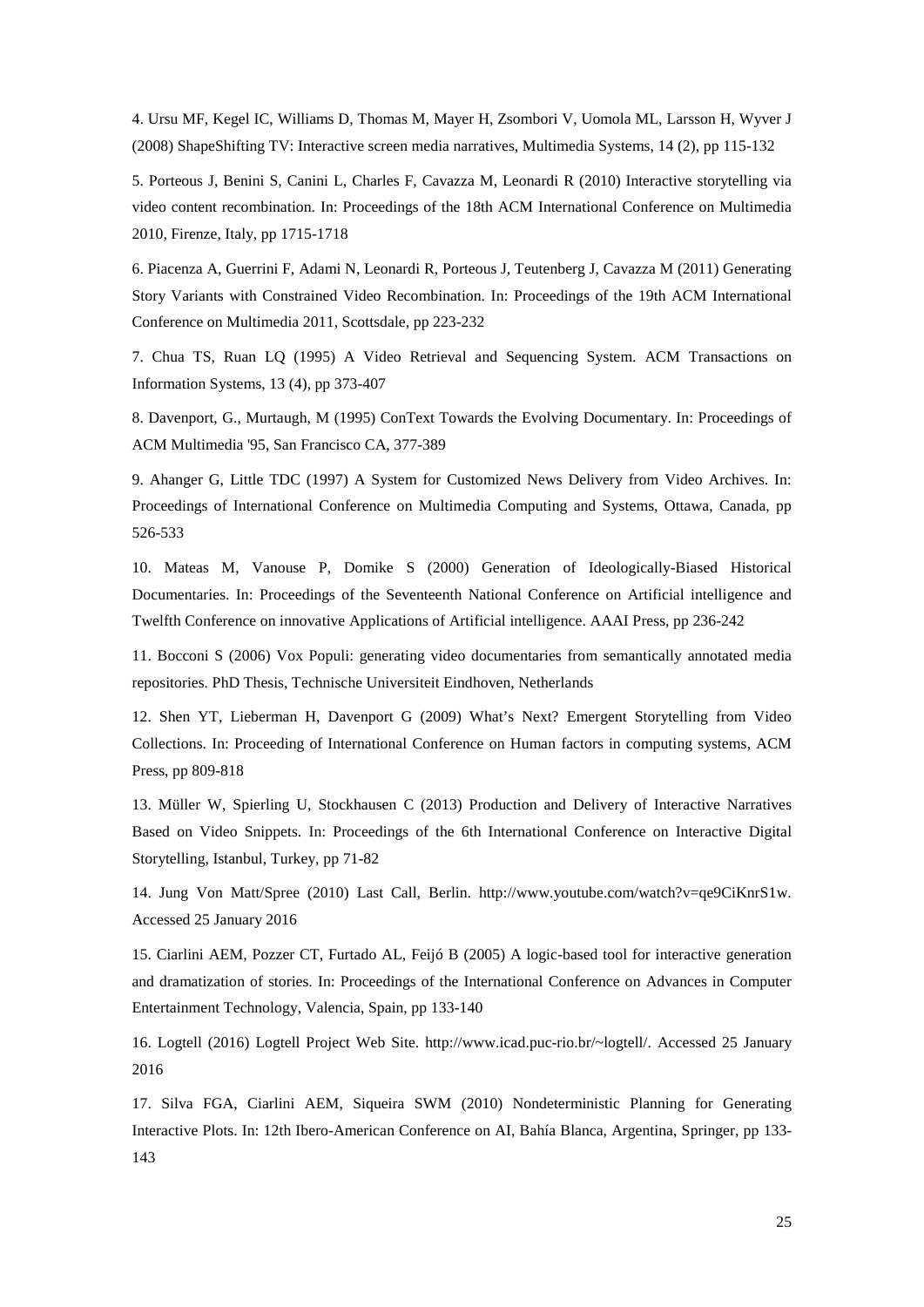18. Lima ES, Feijó B, Pozzer CT, Ciarlini AEM, Barbosa SDJ, Furtado AL, Silva FGA (2012) Social Interaction for Interactive Storytelling. In: Proceedings of the 11th International Conference on Entertainment Computing Bremen, Germany, pp. 1-15

19. Porter T, Duff T (1984) Compositing Digital Images, Computer Graphics, Vol. 18 (3), pp 253-259

20. Lima ES, Feijó B, Furtado AL, Pozzer C, Ciarlini A (2012) Automatic Video Editing For Video-Based Interactive Storytelling. In: Proceedings of the 2012 IEEE International Conference on Multimedia and Expo (ICME), Melbourne, Australia, pp 806-811

21. Foster J (2010) The Green Screen Handbook: Real-World Production Techniques, Sybex, Indianapolis, Indiana

22. Mascelli J (1965) The Five C's of Cinematography: Motion Picture Filming Techniques. Silman-James Press, Los Angeles

23. Brown B (2011) Cinematography: Theory and Practice: Image Making for Cinematographers and Directors. Focal Press, Waltham

24. Thompson R, Bowen C (2009) Grammar of the Shot, Focal Press, Burlington

25. Arijon, D (1976) Grammar of the Film Language. Silman-James Press, Los Angeles

26. Haykin SO (2008) Neural Networks and Learning Machines, 3rd Ed, Prentice Hall

27. Ekman P, Friesen WV (1971) Constants across cultures in the face and emotion. Journal of Personality and Social Psychology, 17, pp 124-129

28. Brown M, Lowe D (2007) Automatic Panoramic Image Stitching Using Invariant Features. International Journal of Computer Vision, 74 (1), pp 59-77

29. Mehta S, Ramamoorthi R, Meyer M, Hery C (2012) Analytic Tangent Irradiance Environment Maps for Anisotropic Surfaces. Computer Graphics Forum, 31 (4), pp 1501-1508

30. Chabert CF, Einarsson P, Jones A, Lamond B, Ma WC, Sylwan S, Hawkins T, Debevec P (2006) Relighting human locomotion with flowed reflectance fields. In: ACM SIGGRAPH 2006 Sketches, New York

31. Ng R, Ramamoorthi R, Hanrahan P (2003) All-frequency shadows using non-linear wavelet lighting approximation. ACM Transactions on Graphics, 22 (3), pp 376-381

32. Lima ES, Feijó B, Barbosa SDJ, Furtado AL, Ciarlini AEM, Pozzer CT (2014) Draw Your Own Story: Paper and Pencil Interactive Storytelling. Entertainment Computing, 5 (1), pp 33-41

33. Schoenau-Fog H (2011) Hooked! – Evaluating Engagement as Continuation Desire in Interactive Narratives. In: Fourth International Conference on Interactive Digital Storytelling (ICIDS 2011), Vancouver, Canada, pp 219-230

34. Joshi N, Matusik W, Avidan S (2006) Natural video matting using camera arrays. ACM Transactions on Graphics, 25, pp 779-786

35. Sun J, Li Y, Kang SB, Shum H-Y (2006) Flash matting. ACM Transactions on Graphics, 25 (3), pp 772-778